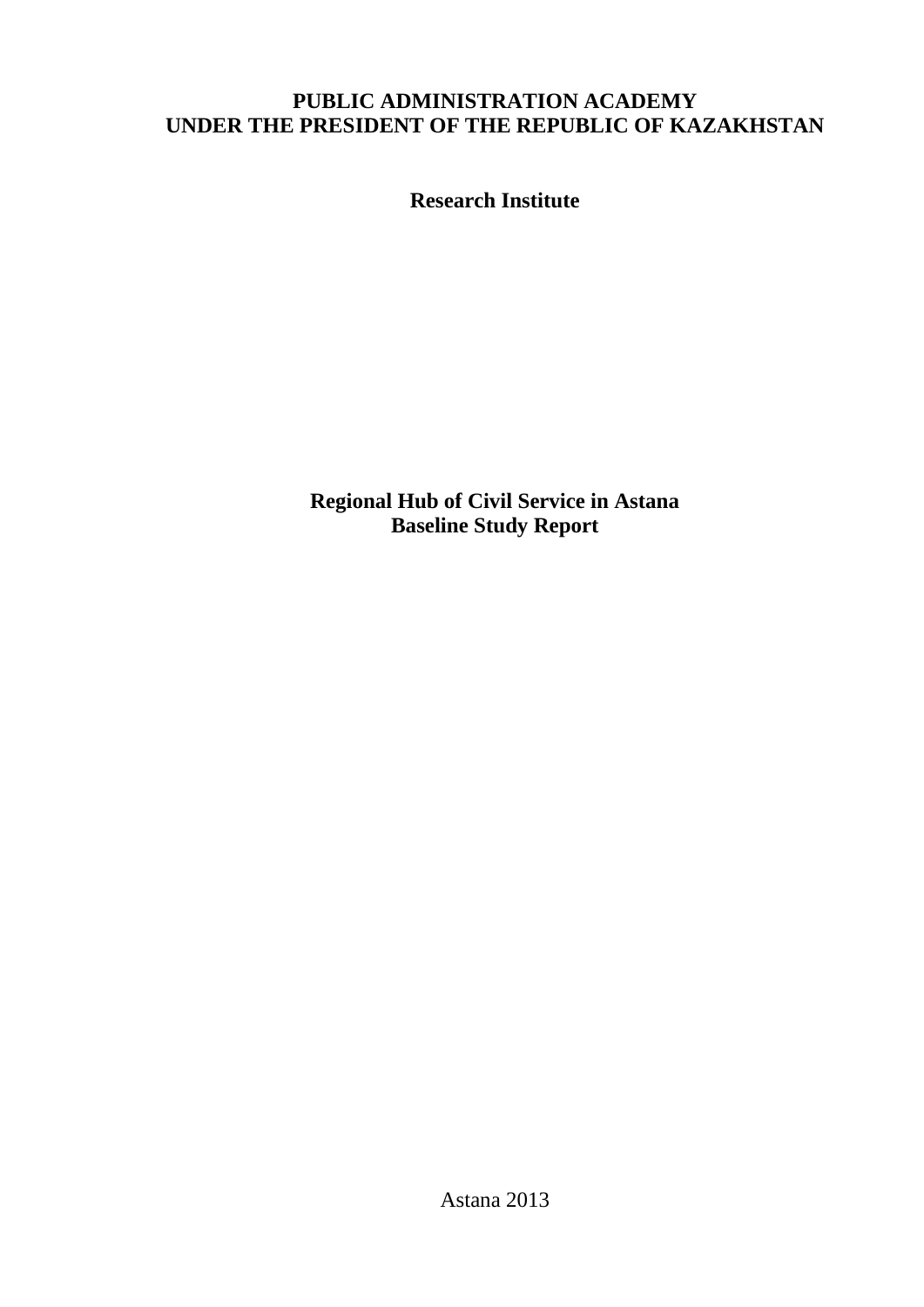## **Table of contents**

# **Introduction**

- **1** Baseline study methodology
- **2** Regional Hub in Civil Service: baseline study findings
- **2.1** Phase I. Electronic survey of the Regional Hub participating countries
- **2.2** Phase II. Results of semi-structured interviews of representatives of the Regional Hub participating countries
- **2.3** Phase III. Results of a questionnaire survey among experts who participated in a pilot training workshop for executives of authorized bodies and educational organizations in the field of civil service in the Regional Hub participating countries on 'Issues of Civil Service Modernization'

# **3 Recommendations**

**Annexes**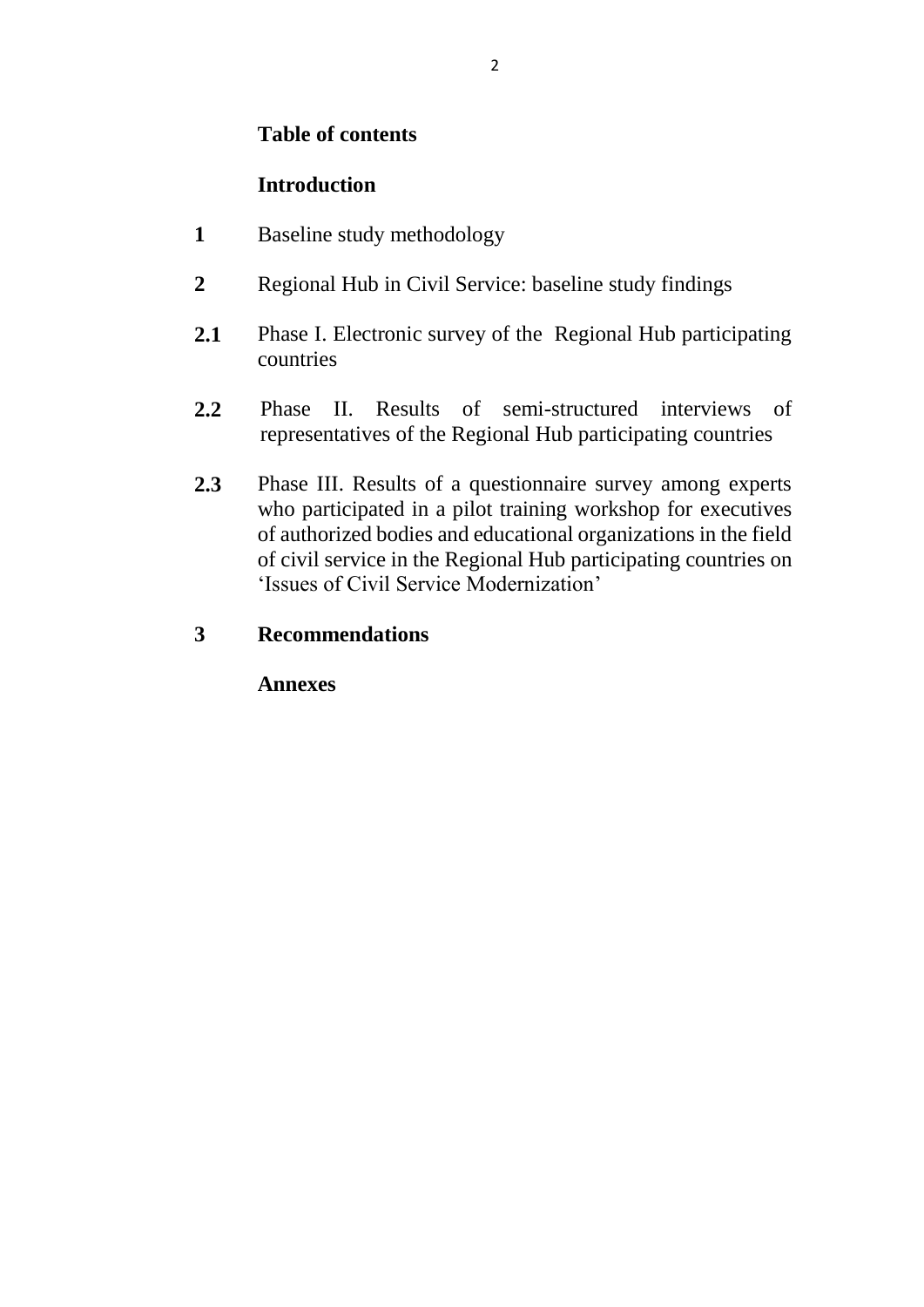#### **Introduction**

The globalization and modern challenges have raised the importance of improved quality of decisions made by the governments. In its turn, the effectiveness of such decisions largely depends on the professionalism of government officials.

The priorities in reforming civil service, which in fact is a continuous process, depend on the global, regional and country-level factors. The speed of reforms as well as the level of development of civil service is determined by the role of the state, the selected economic model, specific challenges as well as by democratization in a country and political will.

Thus, the reforms in developed countries focus on introducing the concept of new management, building professional civil service based on individual competences of civil servants, improving the quality of public services and satisfying people's needs. In these countries the legislation on civil service is a wellelaborated branch of law and consistent reforms have resulted in gaining rich theoretical and practical knowledge. These countries have special designated government bodies covering various aspects of civil servants' activities, e.g. in the U.S. such bodies are the U.S. Office of Personnel Management, U.S. Merit Systems Protection Board and Office of Comptroller General.

Due to various factors the countries in our region have many common issues. The legislation on civil service is at the early stage of its development. First specialized laws were approved in mid-1990s only. Not all countries have specialized bodies for civil service and continuity and consistency in the reforms is not always secured.

We still lack theoretically substantiated and evidence-based scientific research results in the field of public administration, civil service and human resources policies. It is caused by a number of historical reasons. For instance, in the past, under the Soviet system, studies in the area of HR policies were not supported and even prohibited. Therefore for the countries in the region it is important to build their capacities in research area and to develop a base for regional studies.

The above also dictates the need for pro-active bilateral and multilateral cooperation with the countries which have gained wide experience and have working civil service systems, as well as the need to raise regional cooperation to a new level. This study is mainly aimed at identifying perspective areas of cooperation with due consideration to the opinion of each country.

#### **1 Baseline study methodology**

After the participating countries signed the declaration to establish the Regional Hub (15 March 2013), the Academy of Public Administration under the RoK President started designing the below baseline study in accordance with Item 6 of the Action Plan to establish the Regional Hub for the dissemination of knowledge and practice in the field of civil service approved on January 17, 2013 by Order of the Head of the RoK Presidential Administration.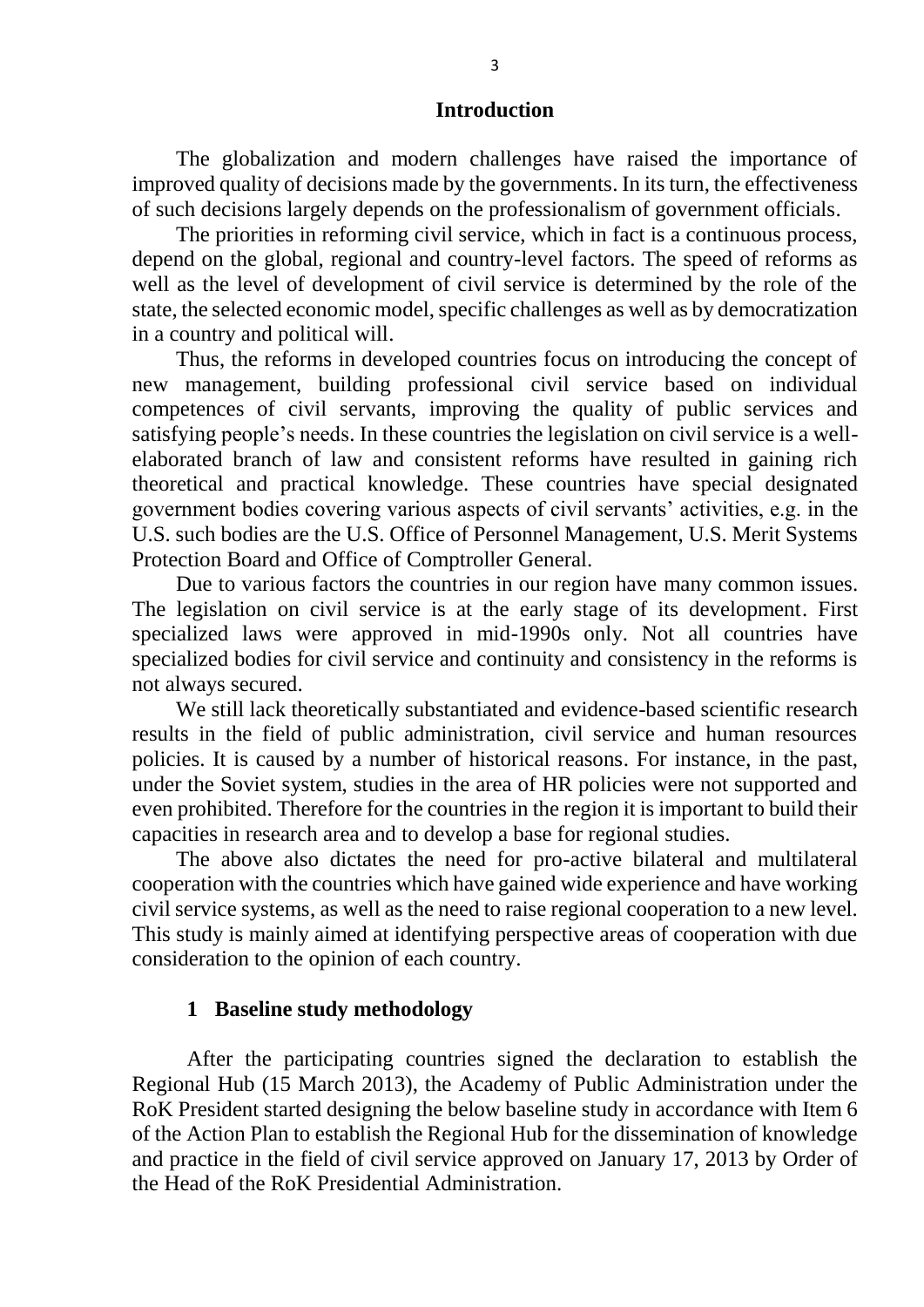**The purpose of the study** is to analyse priority areas of cooperation under the framework of the Regional Hub of Civil Service.

The findings of the study will be the source of information and guidance for future activities of the Regional Hub.

**The baseline study** consists of three phases to ensure its quality and validity. **Phase I (September - October 2013).** The Academy of Public Administration under the RoK President, together with the Agency for Civil Service Affairs of the Republic of Kazakhstan and the Regional Hub Secretariat with the assistance of international experts developed a **questionnaire** consisting of 18 questions, 2 of which relate to the appointment of country experts and members of the editorial team.

The report from Phase I was presented on October 28, 2013 during a pilot workshop for civil service executives from the countries of the region on 'Issues of Civil Service Modernization'. The questionnaire is attached (*Annex 1*).

**Phase II (October – November 2013).** At Phase II semi-structured interviews were held with experts from the Hub participating countries. Representatives of Afghanistan, Azerbaijan and Armenia were interviewed. These countries were selected because they were strongly interested in the Hub's activities. Questions asked during the interviews are attached (*Annex 2*).

**Phase III (October 2013).** At Phase III a questionnaire consisting of 12 questions was prepared. The respondents to the questionnaire were the participants of the pilot workshop. The questionnaire was aimed to improve the quality of future Hub activities. The questionnaire is attached (*Annex 3*).

The survey at Phase I covered **18 respondents,** representatives of authorized bodies in the area of civil service and specialized educational organizations for training and development of civil servants in the participating countries (Table 1).

| No.                     | Country        | Authorized bodies in the             | <b>Specialized</b><br>educational    |
|-------------------------|----------------|--------------------------------------|--------------------------------------|
|                         |                | area of civil service                | organizations for training and       |
|                         |                |                                      | development of civil servants        |
| 1                       | Azerbaijan     | Commission<br>Civil<br><sub>on</sub> | Academy<br>Public<br>of              |
|                         |                | Service Issues under the             | Administration<br>under<br>the       |
|                         |                | President of Azerbaijan              | President of Azerbaijan              |
| $\overline{2}$          | Armenia        | Civil Service Council of             | <b>Public Administration Academy</b> |
|                         |                | the Republic of Armenia              | of Armenia                           |
| 3                       | Afghanistan    | Commission<br>Civil<br>on            | Civil Service<br>Institute<br>of     |
|                         |                | Service of Afghanistan               | Afghanistan                          |
| $\overline{\mathbf{4}}$ | <b>Belarus</b> |                                      | of Administration<br>Academy         |
|                         |                |                                      | under the President of the           |
|                         |                |                                      | Republic of Belarus                  |
| 5                       | Georgia        | Bureau of Civil Service of           | Georgian Institute of Public         |
|                         |                | Georgia                              | Affairs (GIPA)                       |
| 6                       | Kazakhstan     | Agency for Civil Service             | Public<br>of<br>Academy              |
|                         |                | Affairs of the Republic of           | Administration<br>under<br>the       |
|                         |                | Kazakhstan                           | President of the Republic of         |
|                         |                |                                      | Kazakhstan                           |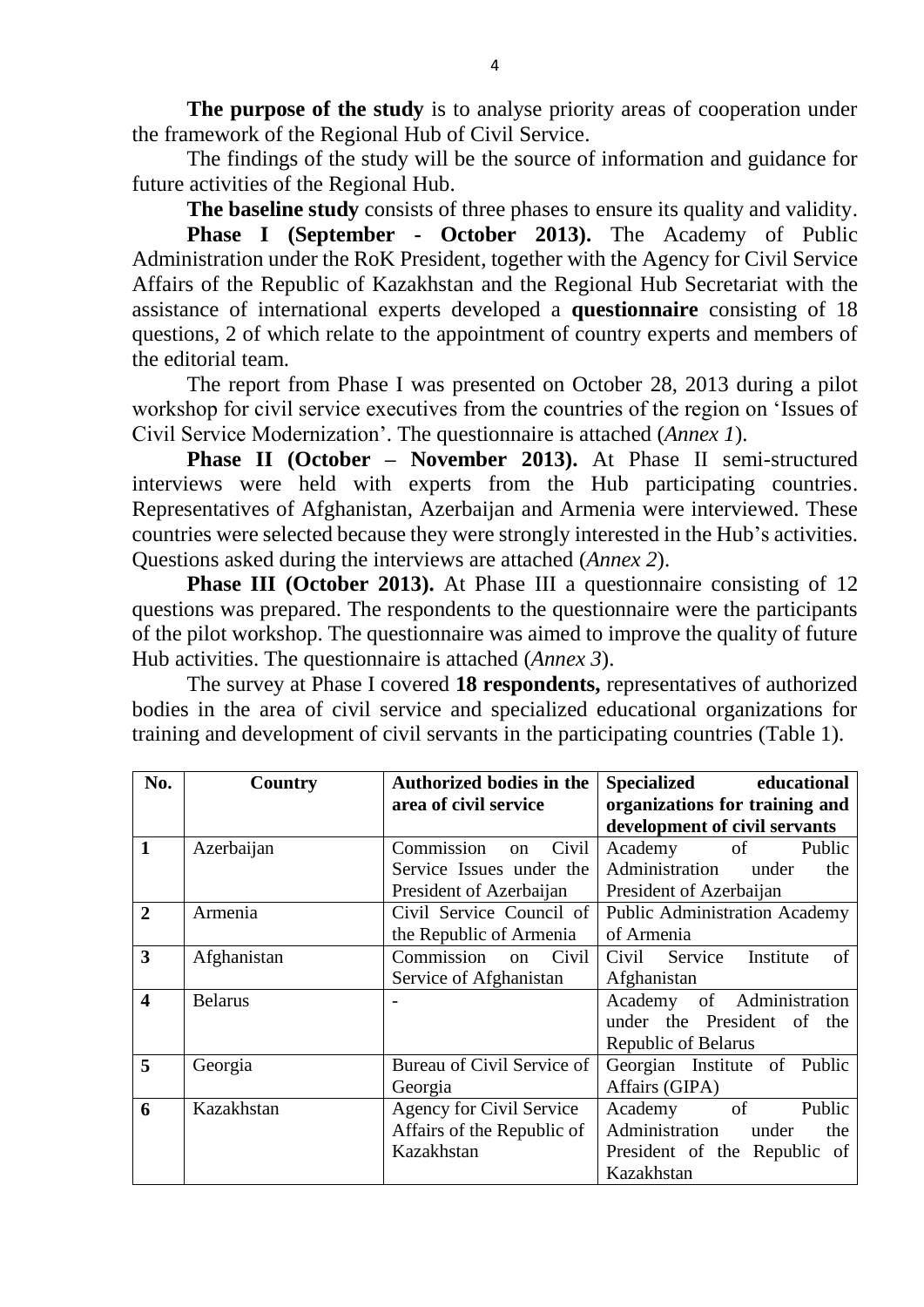| $\overline{7}$   | Kyrgyzstan   | Government Personnel | Academy of Public                |
|------------------|--------------|----------------------|----------------------------------|
|                  |              | Service of<br>Kyrgyz | Administration<br>under<br>the   |
|                  |              | Republic             | President of Kyrgyz Republic (2) |
|                  |              |                      | responses)                       |
| 8                | Moldova      | No response received | Public<br>Academy<br>of          |
|                  |              |                      | Administration<br>under<br>the   |
|                  |              |                      | President of the Republic of     |
|                  |              |                      | Moldova                          |
| $\boldsymbol{9}$ | Russia       | n/a                  | Russian Academy of National      |
|                  |              |                      | Economy and Civil Service        |
|                  |              |                      | under the President<br>of the    |
|                  |              |                      | <b>Russian Federation</b>        |
| 10               | Tajikistan   | No response received | No response received             |
| 11               | Turkmenistan | No response received | No response received             |
| 12               | Uzbekistan   | No response received | No response received             |
| 13               | Ukraine      | n/a                  | National Academy of Public       |
|                  |              |                      | Administration under<br>the      |
|                  |              |                      | President of Ukraine             |

Table 1. Regional Hub participating countries which participated in the survey

**At Phase II,** semi-structured interviews were conducted with:

Dr. Osman Osmani, General Director of the Civil Service Institute of Afghanistan under the Independent Commission on Administrative Reforms and Civil Service of Afghanistan,

Mr. Samwell Vassilyan, Deputy Chairman of the Civil Service Council of the Republic of Armenia, who agreed to answer the questions and the responses to be recorded for authenticity,

Mr. Rauf Aliyev, Senior Consultant, Recruitment Department of the Commission on Civil Service Issues under the President of Azerbaijan.

The survey **at Phase III** covered 19 representatives of the Regional Hub participating countries who participated in the pilot workshop (Table 2).

| No.              | <b>Name</b>      | <b>Position, institution</b>                                    |  |  |  |
|------------------|------------------|-----------------------------------------------------------------|--|--|--|
|                  | Rauf Aliyev      | Senior Consultant, Recruitment Department of the Commission on  |  |  |  |
|                  |                  | Civil Service Issues under the President of Azerbaijan          |  |  |  |
| $\overline{2}$ . | Seimur Aliyev    | Senior Consultant, Recruitment Department of the Commission on  |  |  |  |
|                  |                  | Civil Service Issues under the President of Azerbaijan          |  |  |  |
| 3.               | Gegam Sargsyan   | Head of Research and Training Section, Civil Service Council of |  |  |  |
|                  |                  | the Republic of Armenia                                         |  |  |  |
| 4.               | Osman Osmani     | General Director of the Civil Service Institute of Afghanistan  |  |  |  |
| 5.               | Igor Gancherenok | Vice Principal for International Cooperation, Academy of        |  |  |  |
|                  |                  | Administration under the President of the Republic of Belarus   |  |  |  |
| 6.               | Tamta            | Head of Civil Service Development and Reform Department of      |  |  |  |
|                  | Coccashvili      | Georgia                                                         |  |  |  |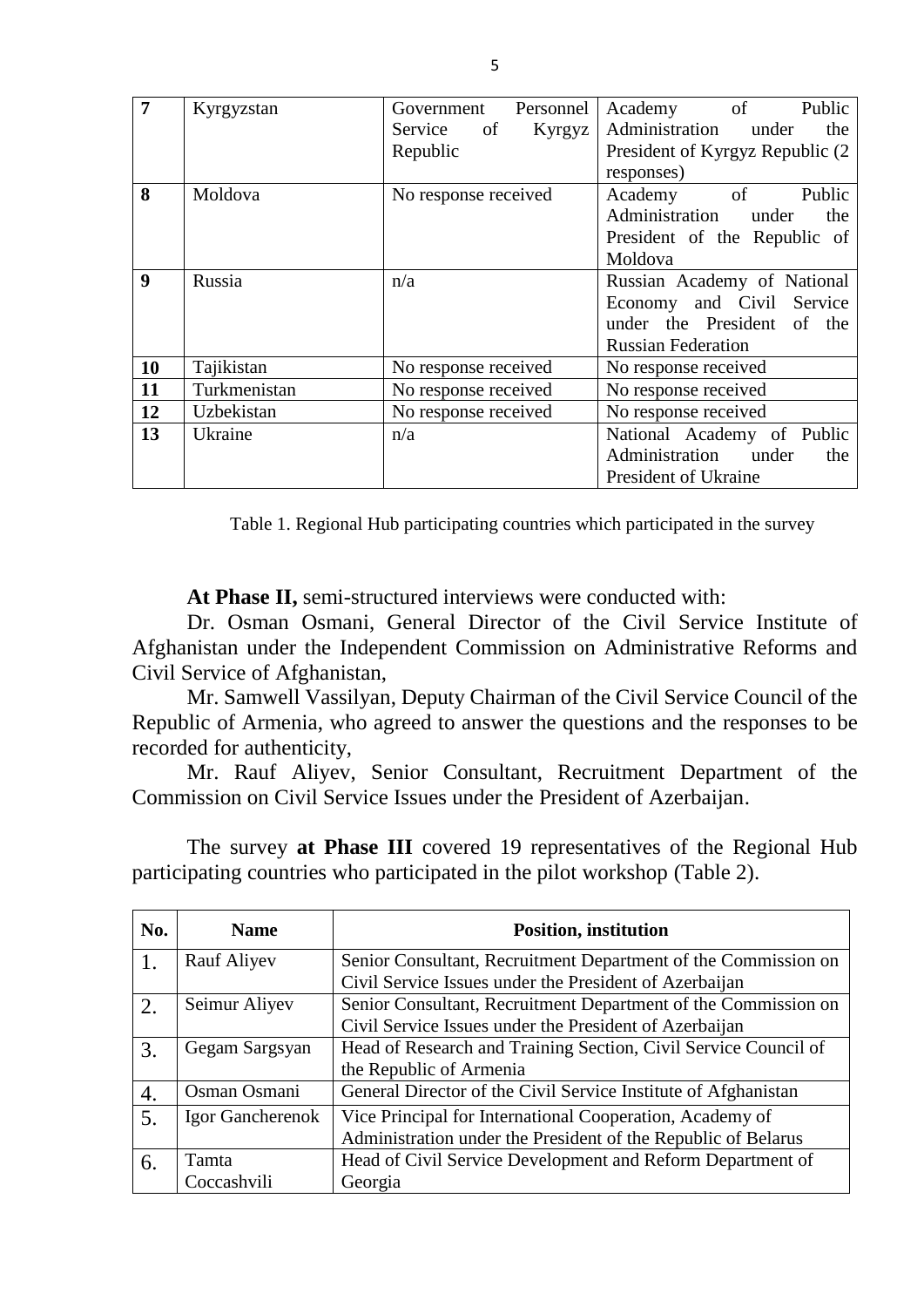| 7.  | Liliya Melnik          | Deputy Head of Central Public Administration Department, No<br>response received                                                                        |
|-----|------------------------|---------------------------------------------------------------------------------------------------------------------------------------------------------|
| 8.  | Dinara<br>Minnigulova  | Head of Department, Bashkir Academy of Civil Service and<br>Administration under the President of Bashkortostan                                         |
| 9.  | Svetlana Petrova       | Director, Centre of Civil Service Development, Institute of Labour<br>and Insurance under the President of the Russian Federation                       |
| 10. | <b>Grez Kossimov</b>   | Deputy Head, Civil Service Office under the President of<br>Tajikistan                                                                                  |
| 11. | Sadygul<br>Alymkulova  | Head of Testing Centre, Government Personnel Service of Kyrgyz<br>Republic                                                                              |
| 12. | Yulia Likhach          | Vice Head of the Centre Civil Service Adaptation to the European<br>Union Standards of the National Ukrainian Agency on Civil<br><b>Service Affairs</b> |
| 13. | O Te Dong              | Expert in e-government and public administration reform, Republic<br>of Korea                                                                           |
| 14. | Saltanat<br>Dzhanenova | Nazarbayev University faculty member                                                                                                                    |
| 15. | Aidos Zhumabek         | President, National Centre for Personnel Management in Civil<br>Service                                                                                 |
| 16. | <b>Murat Baissalov</b> | Senior Expert, Public Services Evaluation and Inspection Section<br>of the Agency for Civil Service Affairs of the Republic of<br>Kazakhstan            |
| 17. | Chingiz<br>Alekeshev   | Expert, Public Services Evaluation and Inspection Section of the<br>Agency for Civil Service Affairs of the Republic of Kazakhstan                      |
| 18. | George<br>Mirogiannis  | Team Leader of the EU Project 'Civil Service Reform and<br>Modernization of the Government of Kazakhstan'                                               |
| 19. | Eduard<br>Zakharchenko | Key expert, 'Civil Service Reform and Modernization of the<br>Government of Kazakhstan'                                                                 |

Table 2.Participants of the pilot workshop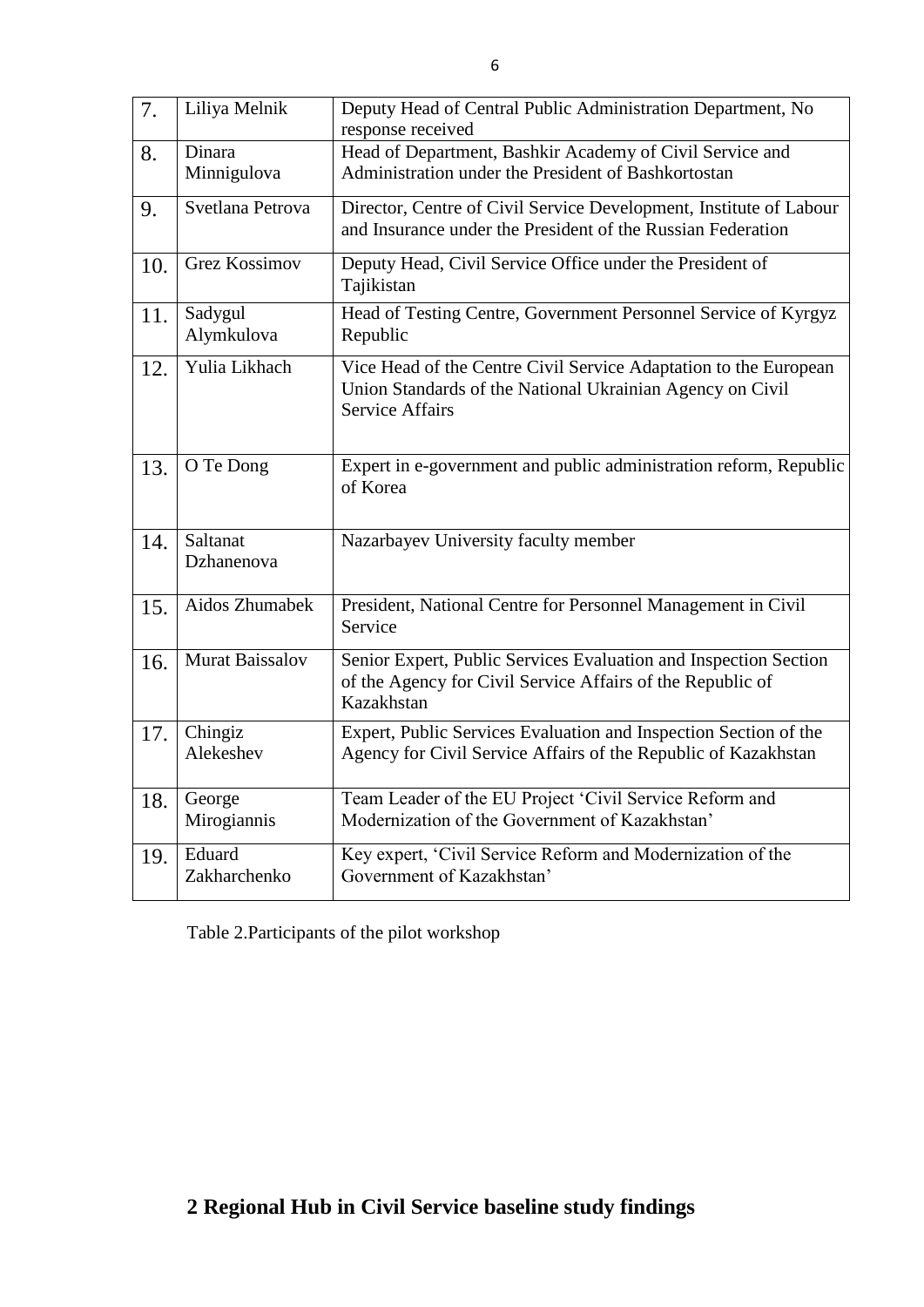**2.1 Phase I. Electronic survey of the Regional Hub participating countries** The survey was conducted in three areas (*Annex 4*):

#### **Area 1. Cooperation between countries of the region**

Clear understanding of its objectives and areas of development is key to any organization's activities. As the Regional Hub is an international organization and was established for sharing knowledge and practice in the field of civil service, consideration should be given to each participant's opinion and participants' expectations from Hub's activities should be identified.

To this end, the respondents were asked a question as to what results they expect from their participation in the activities of the Regional Hub of Civil Service.

According to the survey, the key result expected from participation in the Regional Hub should be improved regional cooperation  $-72.2\%$ , implementation of joint projects and programmes – 66.6%, as well as the creation of an institutional platform for continuous sharing of knowledge and practice  $-61.1\%$  (Figure 1).

| Improved quality of public services                | 22.2      | 22.2     | 55.5 |    |            |                                      |
|----------------------------------------------------|-----------|----------|------|----|------------|--------------------------------------|
| Improvement of civil service systems               | 5.5       | 38.8     | 50   |    |            |                                      |
| Implementation of joint programmes and<br>projects | 16.6      | 16.6     | 66.6 |    |            | $\blacksquare$ 1<br>$\blacksquare$ 2 |
| Creation of an institutional platform              | 5.5       | 27.7     | 61.1 |    |            | $\Box$ 3<br>$\Box$ 4                 |
| Building of expert network                         | $11.1$    | 33.3     | 55.5 |    |            | $\blacksquare$ 5                     |
| Regional cooperation                               | 27.7<br>0 |          | 72.2 |    |            |                                      |
|                                                    | $\Omega$  | 20<br>40 | 60   | 80 | 100<br>120 |                                      |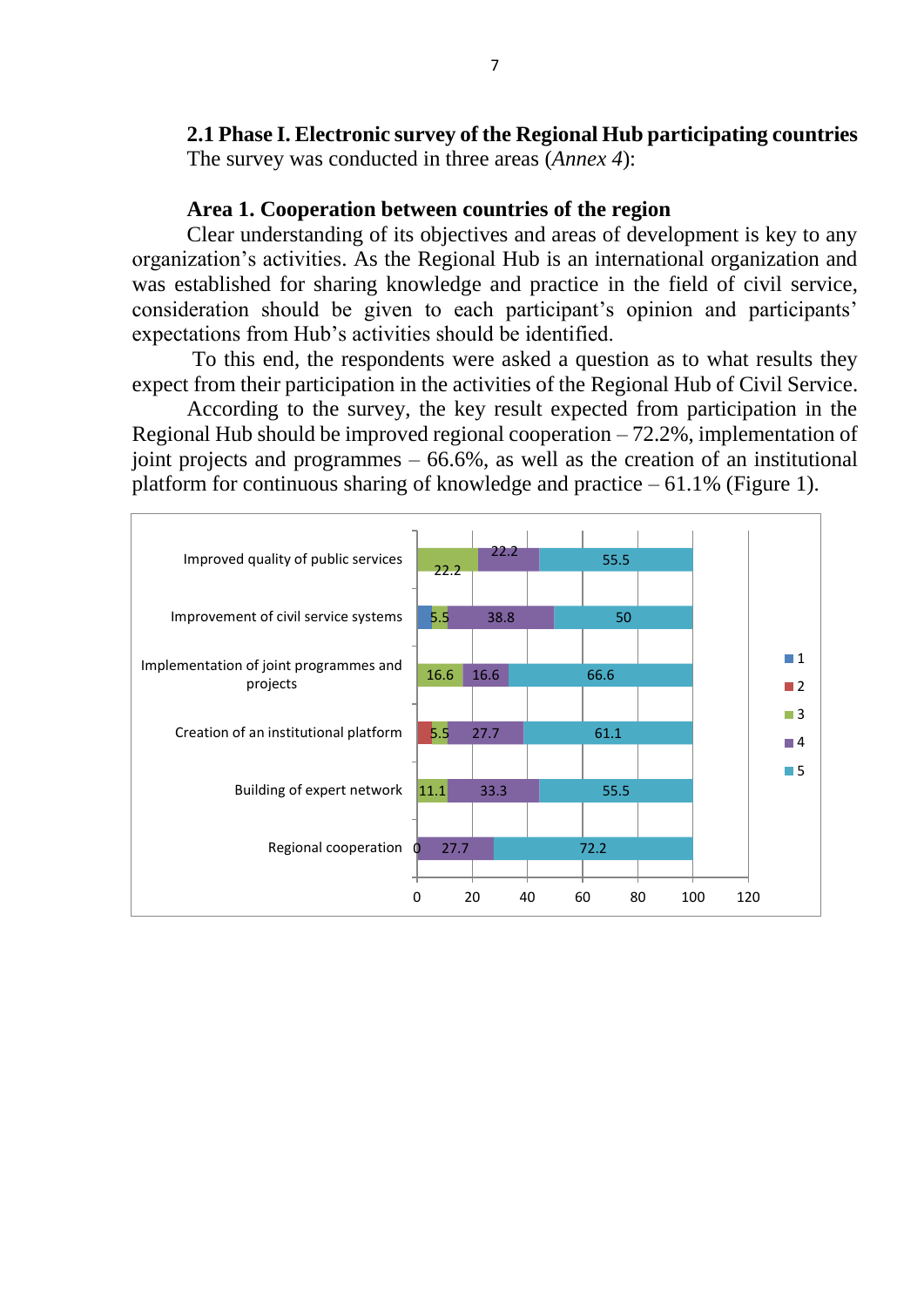#### Figure 1. What results do you expect from the participation in the activities of the Regional Hub of Civil Service?

At the same time, the respondents demonstrated a strong interest in reviewing the activities of government bodies of the region's countries. The respondents noted that during training in a region's country they would like to learn about the activities of the authorized body in the field of civil service (100%). In addition, the respondents demonstrated interest in the activities of an authorized body responsible for monitoring public service delivery (50%) and the activities of Community Service Centres and an authorized body in the field of economy (33.3%) (Figure 2).

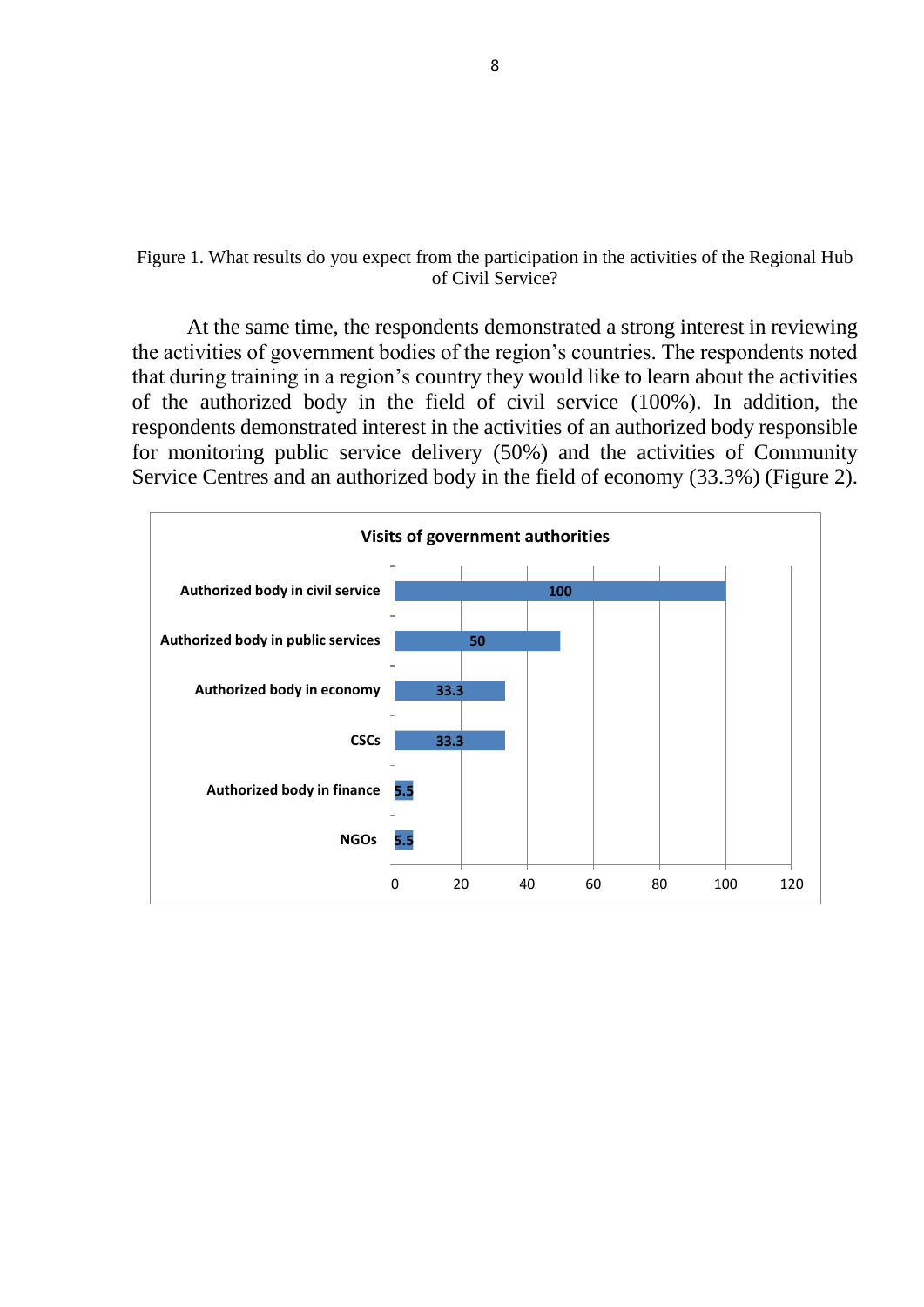#### Figure 2. During a training event in a country what government authorities would you like to visit?

At the same time, the respondents noted insufficient level of cooperation and exchange of experience in the field of civil service between/among region's countries. Thus, when answering the question about the level of efficiency of cooperation, the opinions split: 66.6% of respondents rated it as 'very low' and 'low', and 33.3% rated it as 'moderate' (Figure 3).



Figure3.What in your opinion is the level of efficiency of cooperation in the field of civil service among the countries participating in the survey?

When answering the question 'How often do you cooperate and share experience on the below issues with other countries?' most respondents responded 'from time to time when possible' (Figure 4). This proves that the cooperation between the countries of the region is insufficiently developed and is rather intermittent but Figure 1 proves that the countries are interested in active sharing of knowledge and experience on various issues of civil service.

| No. |                                                     | <b>From time</b> | <b>Often and</b> | <b>Rarely</b> |
|-----|-----------------------------------------------------|------------------|------------------|---------------|
|     | <b>Issue</b>                                        | to time          | very often       | and very      |
|     |                                                     | when             |                  | rarely        |
|     |                                                     | possible         |                  |               |
|     | Development of an institutional network for         | 49.9             | 27.7             | 22.1          |
|     | sharing knowledge in public administration/civil    |                  |                  |               |
|     | service/public services                             |                  |                  |               |
| 2   | Elaboration and implementation of joint initiatives | 38.8             | 22.2             | 38.8          |
|     | in public administration/civil service/public       |                  |                  |               |
|     | services                                            |                  |                  |               |
| 3   | Improvement of public administration/civil          | 38.8             | 27.7             | 33.2          |
|     | service/public services models                      |                  |                  |               |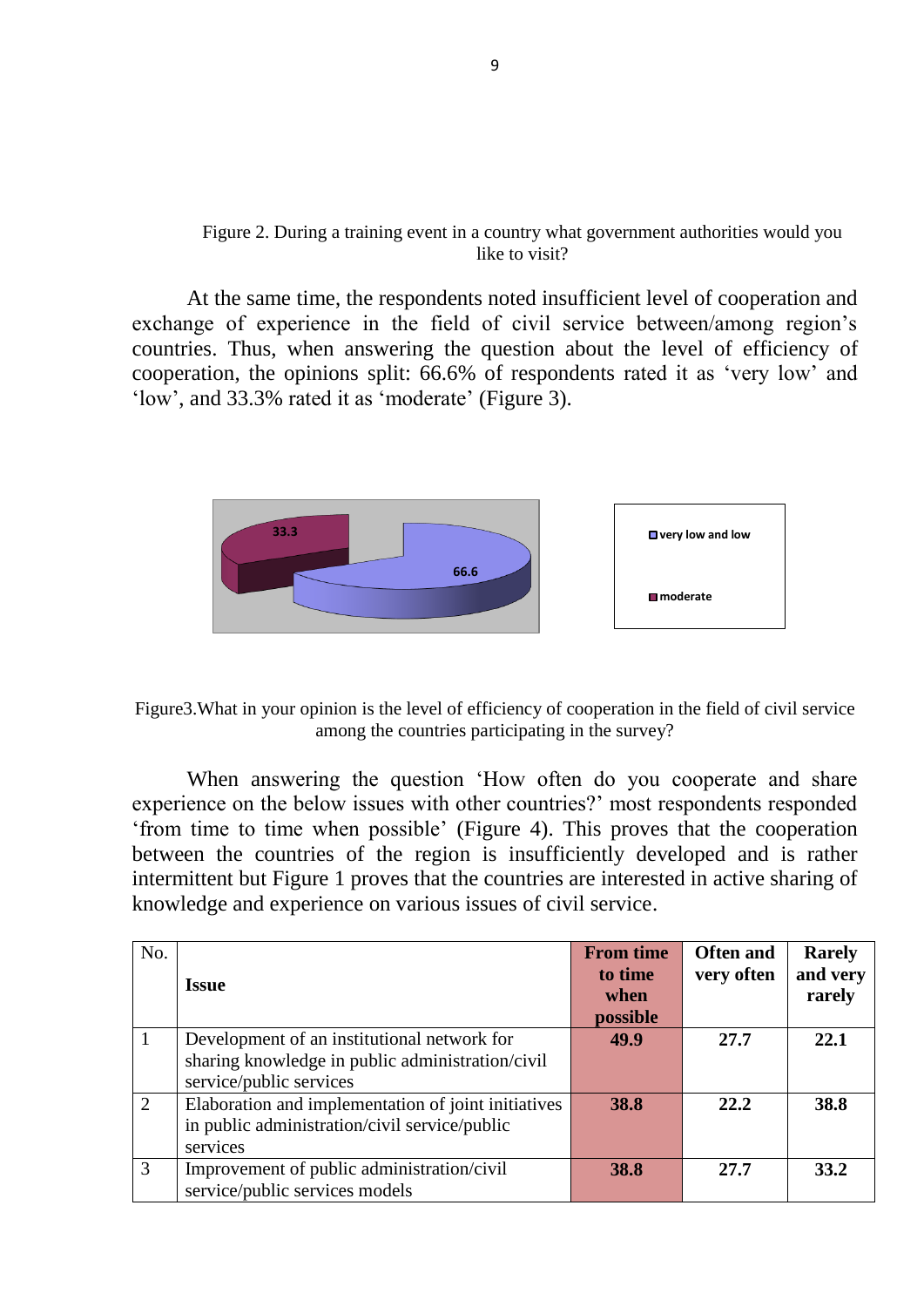| $\overline{4}$ | Preparation and dissemination of knowledge          | 38.8 | 22.2 | 38.8 |
|----------------|-----------------------------------------------------|------|------|------|
|                | products in public administration/civil             |      |      |      |
|                | service/public services                             |      |      |      |
| 5              | Improvement of legislative framework in public      | 38.8 | 33.3 | 27.8 |
|                | administration/civil service/public services        |      |      |      |
| 6              | Human capacity building in government               | 33.3 | 44.4 | 22.2 |
|                | authorities                                         |      |      |      |
| $\overline{7}$ | Public administration/civil service/public services | 33.3 | 27.7 | 38.8 |
|                | standards                                           |      |      |      |
| 8              | Transparency in public administration/civil         | 33.3 | 38.8 | 27.7 |
|                | service/public services                             |      |      |      |
| 9              | Improvement of personnel selection mechanisms       | 33.2 | 33.3 | 33.3 |
|                | for civil service                                   |      |      |      |
| 10             | Accountability in public administration/civil       | 27.7 | 22.2 | 49.9 |
|                | service/public services                             |      |      |      |
| 11             | Implementation of best practice in the interaction  | 22.2 | 44.4 | 27.7 |
|                | between central and local governments               |      |      |      |
| 12             | Improving accessibility of public services for      | 22.2 | 44.4 | 27.7 |
|                | people (including vulnerable people)                |      |      |      |
| 13             | Institutional capacity building of government       | 22.2 | 33.3 | 38.8 |
|                | authorities                                         |      |      |      |

Figure 4. How often do you cooperate and share experience on the below issues with other countries participating in the survey?

The respondents noted that some ideas and innovations in civil service resulted from the cooperation with countries of the region. Thus, 70.5% of respondents noted that they received from 1 to 5 innovative ideas from such cooperation and another 11.7% respondents noted that they received from 5 to 10 innovative ideas (Figure 5).

Though the cooperation is still low between countries of the region and there are no clear mechanisms for sharing knowledge and experience, the countries of the region received some innovative ideas. Given this the Regional Hub has a strong potential to develop and establish clear mechanisms for mutually beneficial cooperation.



Figure 5. Specify how many innovative ideas for improving civil service you became aware of in the result of cooperation with the countries participating in the survey.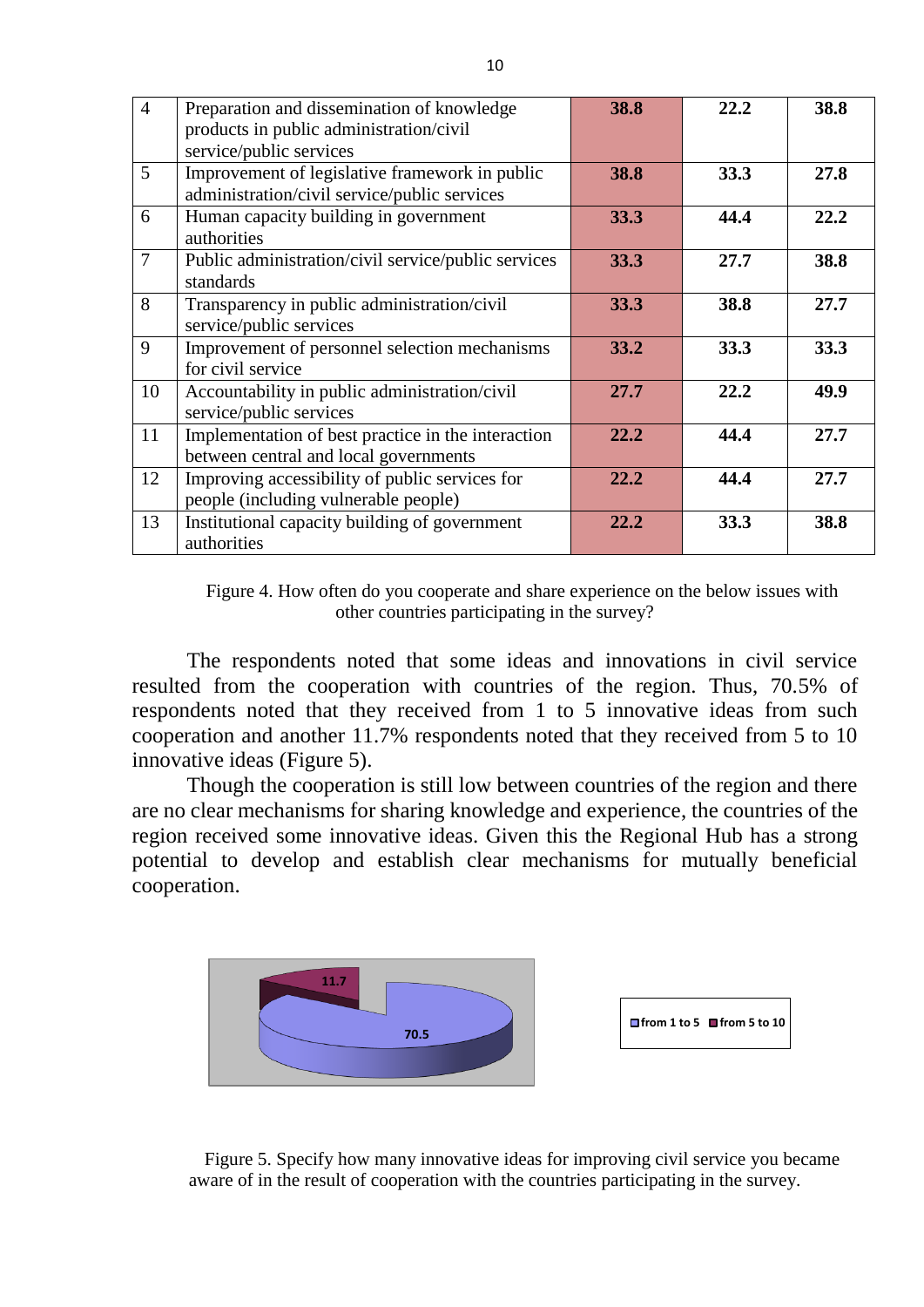### **Area 2. Training and research**

Improving the quality of education and training of civil servants is an important area of cooperation between countries of the region.

For assessing the needs, the survey proposed several areas of training for civil servants in the participating countries. Most respondents (77.7%) selected 'strategic national planning' and 'performance evaluation of civil servants' as the most important topics of training. In addition, the respondents also noted such topics as 'anticorruption policies, integrity' and 'e-government' (72.2%) (Figure 6).

Figure 5 demonstrates that though the countries of the region are following different paths of civil service development, most of them face similar issues in its further modernization. Research in these areas is important for Kazakhstan as well.

| No.            |                                                                      | Scores from 1 to 5 |      |                  |                  |  |
|----------------|----------------------------------------------------------------------|--------------------|------|------------------|------------------|--|
|                | <b>Topic</b>                                                         | 5                  | 4    | 3                | $\overline{2}$   |  |
| $\mathbf{1}$   | Strategic national planning                                          | 77.7               | 16.6 | $\overline{0}$   | $\boldsymbol{0}$ |  |
| $\overline{2}$ | Performance evaluation of civil servants                             | 77.7               | 16.6 | $\overline{5.5}$ | $\overline{0}$   |  |
| $\overline{3}$ | Anticorruption policies. Integrity                                   | 72.2               | 16.6 | 11.1             | $\overline{0}$   |  |
| $\overline{4}$ | E-government                                                         | 72.2               | 16.6 | $\boldsymbol{0}$ | 5.5              |  |
| $\overline{5}$ | Management and performance evaluation of a<br>government authority   | 66.6               | 22.2 | $\theta$         | 11.1             |  |
| 6              | Leadership in public administration and civil<br>service             | 55.5               | 27.7 | 16.6             | $\overline{0}$   |  |
| $\overline{7}$ | Human resources management in civil service                          | 55.5               | 33.3 | 5.5              | 5.5              |  |
| $\overline{8}$ | Management in government authorities                                 | 55.5               | 16.6 | 22.2             | 5.5              |  |
| 9              | Quality of public services                                           | 50                 | 38.8 | 5.5              | 5.5              |  |
| 10             | Civil service in the OECD countries: best                            | 50                 | 22.2 | 16.6             | 11.1             |  |
|                | practice                                                             |                    |      |                  |                  |  |
| 11             | Management in government authorities                                 | 44.4               | 27.7 | 22.2             | 5.5              |  |
| 12             | Labour management in civil service                                   | 44.4               | 27.7 | 27.7             | $\overline{0}$   |  |
| 13             | Issues of corruption prevention                                      | 44.4               | 22.2 | 27.7             | 5.5              |  |
| 14             | Performance evaluation of local governments                          | 44.4               | 33.3 | 16.6             | $\theta$         |  |
| 15             | Public administration: methods, structure and<br>separation of power | 38.8               | 16.6 | 38.8             | 5.5              |  |
| 16             | Compensation in civil service                                        | 38.8               | 27.7 | 22.2             | 11.1             |  |
| 17             | Social innovations and social media                                  | 38.8               | 38.8 | 16.6             | 5.5              |  |
| 18             | Civil service in regions: issues and<br>perspectives                 | 33.3               | 38.8 | 22.2             | 5.5              |  |
| 19             | Results-based budgeting                                              | 33.3               | 44.4 | 16.6             | 5.5              |  |
| 20             | Social modernization of a society:                                   | 33.3               | 38.8 | 27.7             | $\overline{0}$   |  |
|                | development of public dialogue and                                   |                    |      |                  |                  |  |
|                | involvement of community into discussing                             |                    |      |                  |                  |  |
|                | government policies                                                  |                    |      |                  |                  |  |
| 21             | Marketing in public sector                                           | 27.7               | 27.7 | 33.3             | 5.5              |  |
| 22             | Audit, internal and external control in public<br>administration     | 22.2               | 38.8 | 22.2             | 11.1             |  |
|                |                                                                      |                    |      |                  |                  |  |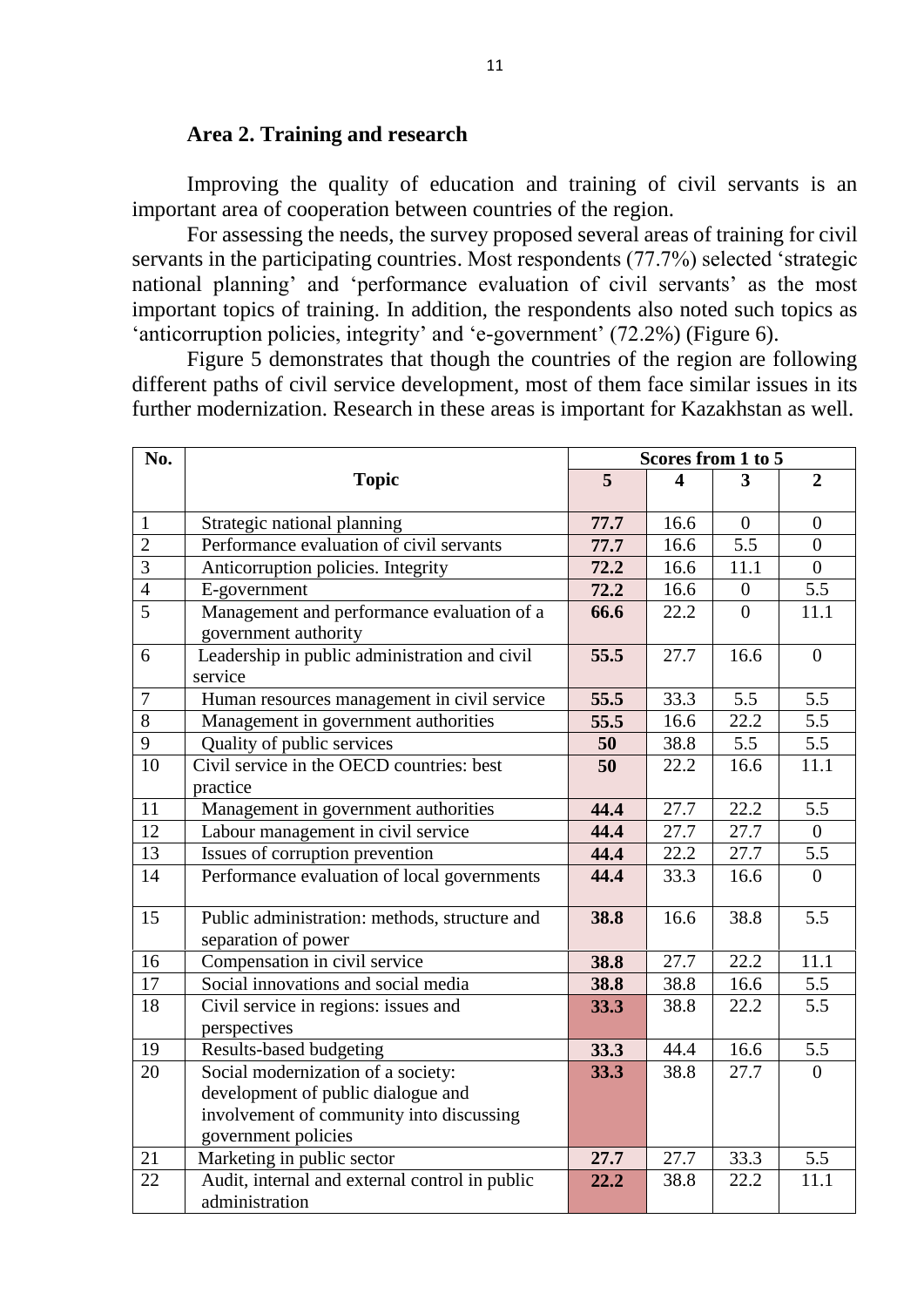Figure 6. What topics are the most interesting ones for delivering training for civil servants under the Regional Hub?

According to respondents' answers the most efficient training mode for the Regional Hub will be 'exchange of best practice through study tours' (72.2%), 'international study tours' and 'short-term training courses for civil servants (up to 1 week)' (55.6 and 55.5% respectively) (Figure 7).



Figure 7. What training modes will work best in the Regional Hub?

At the same time, the respondents demonstrated interest in attending workshops. Almost all respondents demonstrated their interest in assigning civil servants from their countries to participate in workshops provided that costs are covered for one participant from each country.

The respondents were also interested in participating in webinars on anticorruption policies, personnel selection for civil service, performance evaluation of civil servants, quality assistance of training of civil servants, etc.

In addition, the respondents identified persons who will participate in webinars.

Joint research activities represent another aspect of cooperation under the aegis of the Regional Hub. The respondents showed interest in joint research activities in improving the quality of public services – 72.2%, performance evaluation of civil servants and efficient human resources management – 55.5% (Figure 8).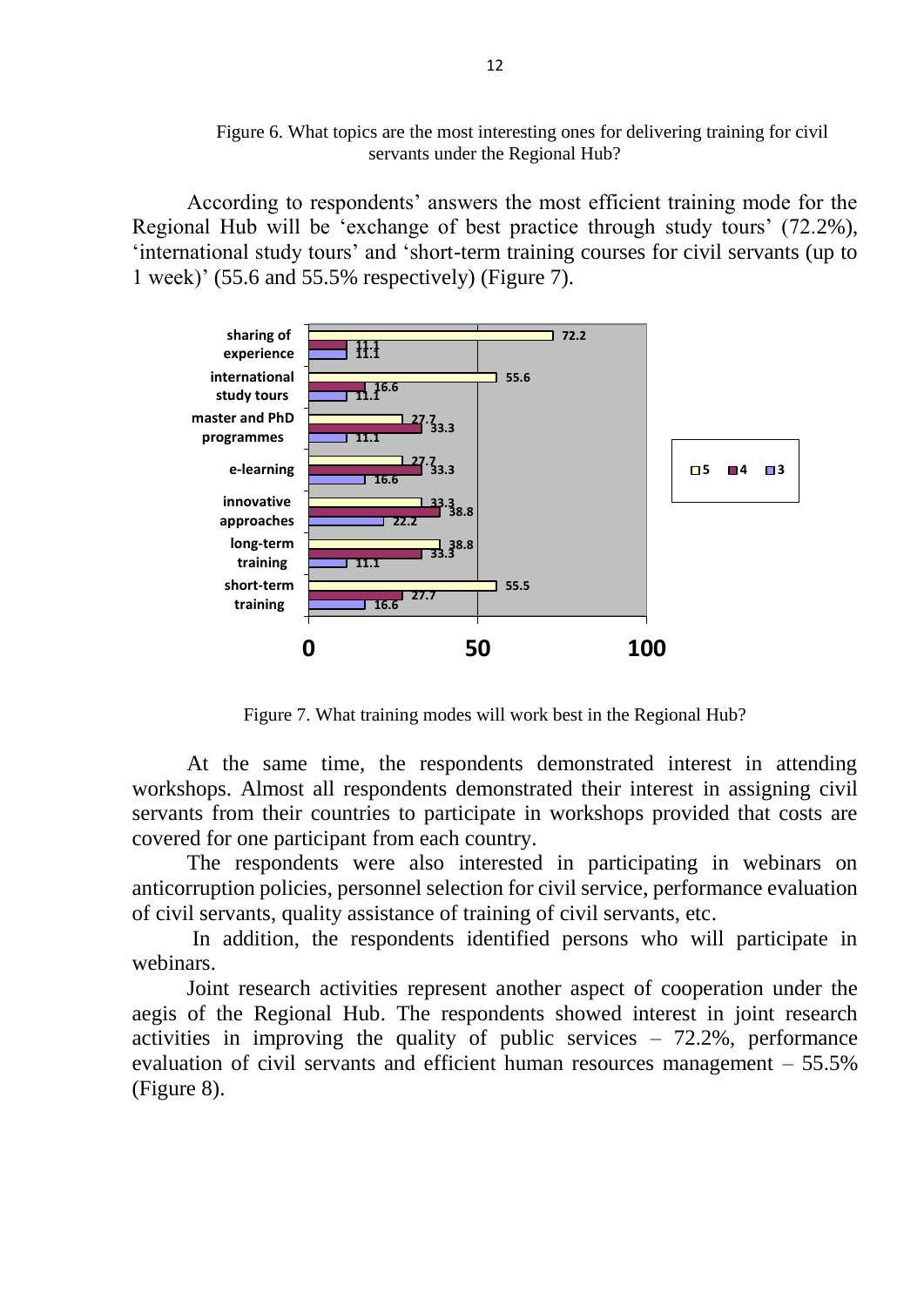

Figure 8. What topics of research projects in the Regional Hub are you mostly interested in?

#### **Area 3. Regional Hub's journal**

Under the Regional Hub there are plans to issue a journal which is to become a platform for the countries to learn the experience of other countries of the region and to share their experience as well. To design such journal taking into account the wishes of the participating countries, the respondents were asked a question as to what materials they would like to see in the journal. The following preferred content of the journal was identified based on respondents' answers:

theory and concepts – 12% interviews of chief executive officers – 12% methodology – 20% thematic research  $-21\%$ practical experience – 19% lessons learnt from international experience – 16% In addition, the respondents expressed their wish for the journal to contain

interviews of leading scientists and practitioners in the field of civil service (Figure 9).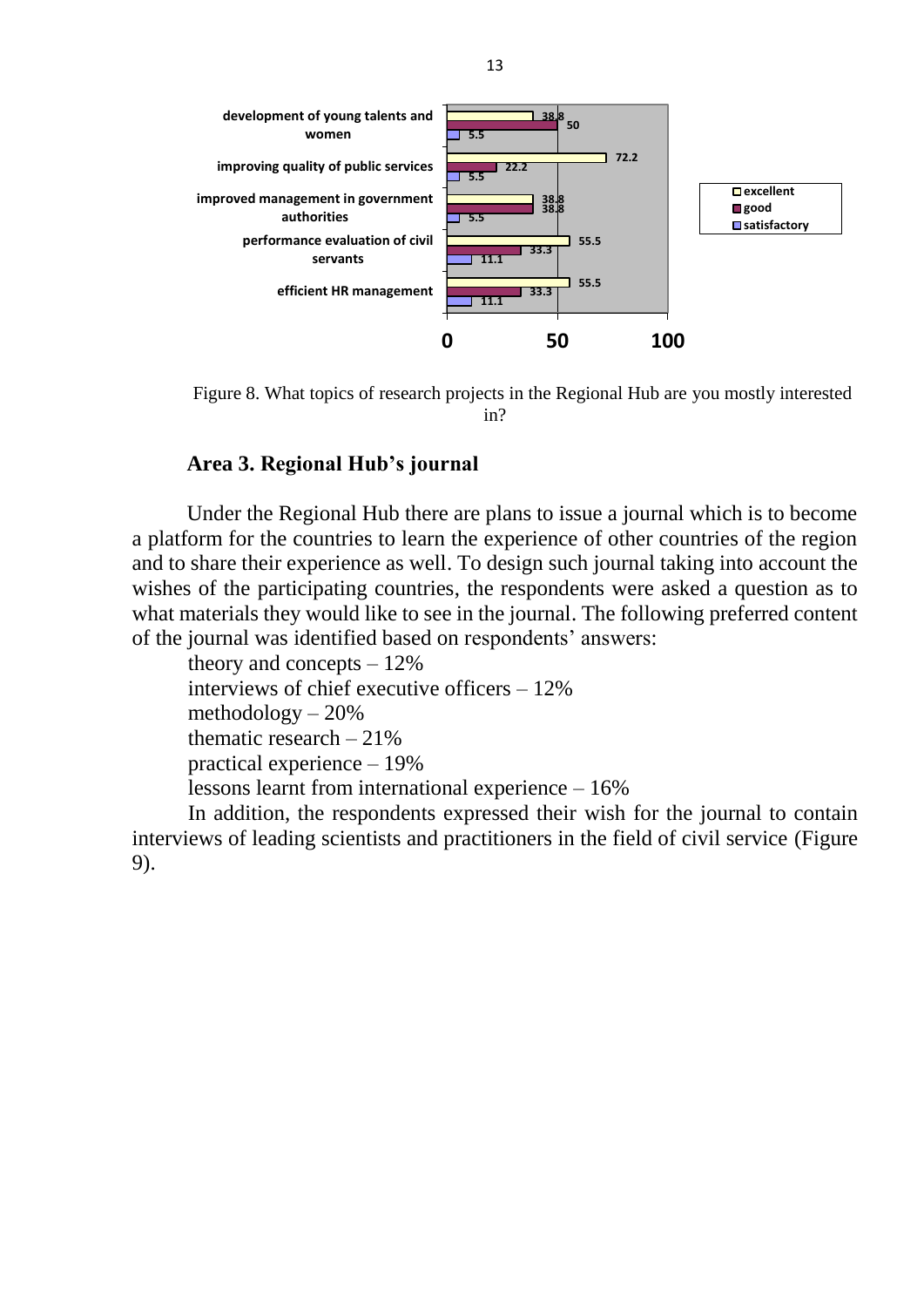

Figure 9. What materials would you like to see in the e-journal of the Regional Hub?

Furthermore, the respondents indicated some academia, experts and practitioners whose interviews would be interesting for them to read in the e-journal of the Regional Hub of Civil Service:

1) experts, practitioners of MSU Graduate School of Public Administration

2) interviews of top managers of government institutions and practitioners on the issues of the effective public administration and civil service, HR management in civil service, improving quality of public services, etc.

3) practitioners in public administration, civil service agencies, principals and professors of leading universities specializing in education and training of civil servants

4) leading experts and practitioners with innovative ideas (e.g., Dave Ulrich)

5) A.Turchinov, A.Barabashev, I.Kotetishvili, А.Demirjan, F.Zerunyan

6) professors of the Russian Academy of National Economy and Civil Service A.Turchinov, V.Grazhdan, G.Atamanchuk, V.Cherepanov and other experts in public administration and civil service

7) interviews of top managers on issues of public administration and civil service (practitioners)

8) Urkhan Alekperov, Prof. Alikram Abdullayev, Prof. Yekhtibar Nadjarov, Prof. Gulnara Gurbanova, Assistant Prof. Radjab Ragimli, Assistant Prof. Eldar Azadov, Dr. Murtaza Gassanov

9) interviews of academia, experts or practitioners from the participating and other countries.

#### *Conclusions*

1. The countries of the region are interested in fostering and strengthening of regional cooperation and express their readiness to implement various joint projects and to establish an expert network.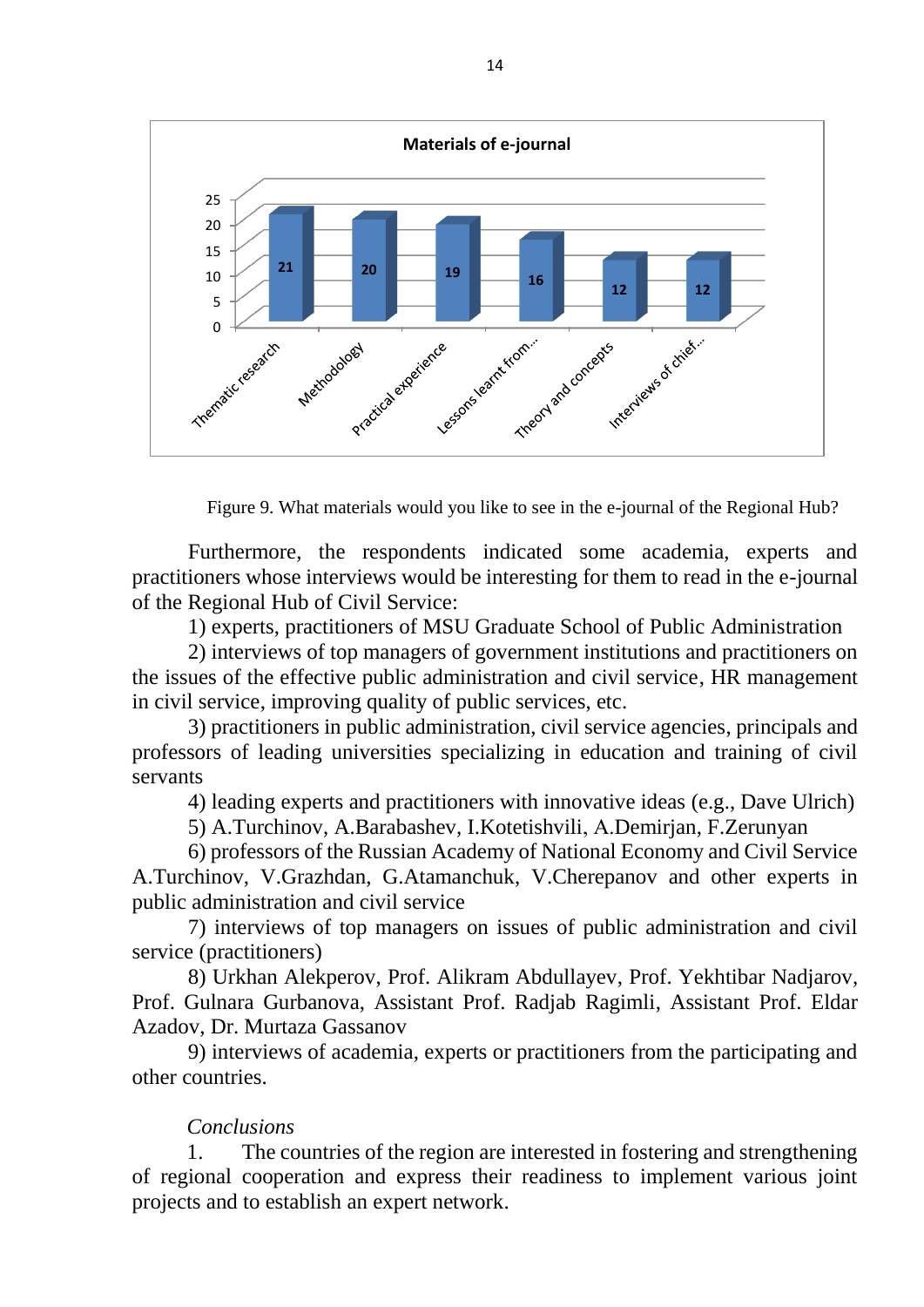2. The countries of the region are interested in sharing knowledge and experience in the field of civil service and are ready to learn from the experience of the participating countries in the activities of authorized bodies in civil service, public service delivery and Community Service Centres.

3. Though the level of cooperation and knowledge sharing in the field of civil service is insufficient, the respondents noted that some ideas and innovations in civil service were developed in cooperation with countries of the region. If the issues of strengthening regional cooperation are well addressed and mechanisms of such cooperation are clearly set, the Regional Hub has a strong potential to foster improved quality of civil service in the region.

4. Based on common historical past, the countries of the region often have similar needs, including in training. The selected areas of trainings such as 'strategic national planning' and 'performance evaluation of civil servants' demonstrate that despite of some differences the countries of the region have common views of the systems of public administration and civil service.

5. The countries of the region are interested in cooperation in training of their civil servants under the Regional Hub and give preference to study tours and shortterm courses.

6. With a relevant initiative the countries of the region are ready to participate in webinars which is proven by the contact details of future participants.

7. Respondents are interested in using scientific potential of the Regional Hub participating countries for joint studies on improving the quality of civil service.

8. The Regional Hub's journal will become a good resource base for the participating countries, where they will find the results of thematic research, review practical experience of other countries with the implementation of various methodologies and mechanisms in civil service, etc.

9. The participating countries demonstrate a strong interest in sharing knowledge and experience in the region, including through interviews of top managers of civil service authorized bodies.

### **2.2 Phase 2. Results of semi-structured interviews of representatives of the Regional Hub participating countries**

Respondent 1 - Dr. Osman Osmani, General Director of the Civil Service Institute of Afghanistan under the Independent Commission on Administrative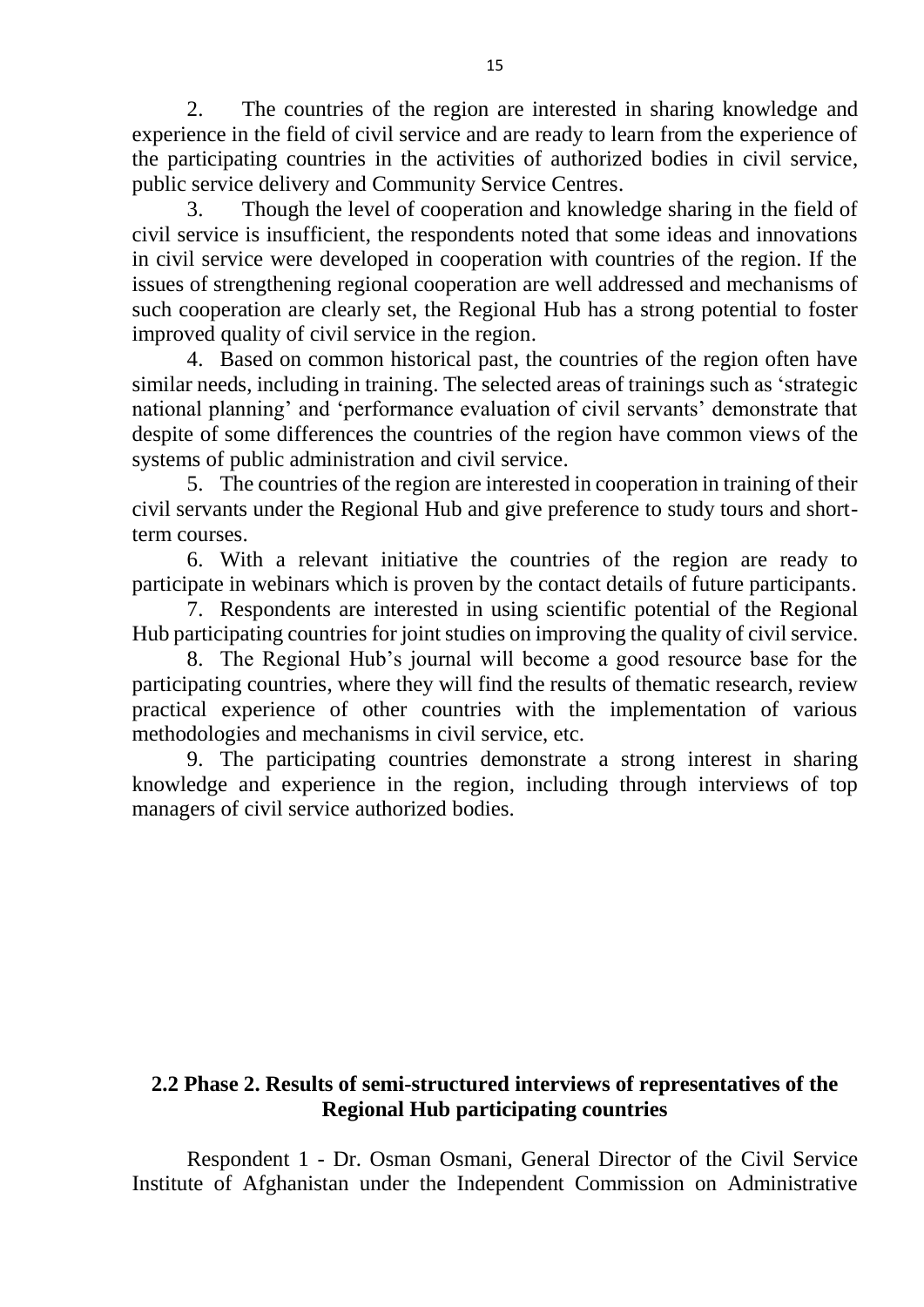Reforms and Civil Service of Afghanistan, who agreed to answer the questions and the responses to be recorded for authenticity.

Respondent 2 - Samwell Vassilyan, Deputy Chairman of the Civil Service Council of the Republic of Armenia, who agreed to answer the questions and the responses to be recorded for authenticity.

Respondent 3 - Rauf Aliyev, Senior Consultant, Recruitment Department of the Commission on Civil Service Issues under the President of Azerbaijan, who agreed to answer the questions and the responses to be recorded for authenticity.

### **Question 1. How often do you cooperate and share information on civil service with the countries of the region?**

Respondent 1 said that its institution often cooperates with relevant institutions of Kazakhstan, Azerbaijan, Georgia and UNDP, about once in 2 weeks. The respondent emphasized that before the Regional Hub was established, the cooperation in the region lacked regularity and that exchange of knowledge and experience took place only during diplomatic events.

Respondent 2 emphasized that such cooperation happens rarely, cooperation in the region lacks regularity. The cooperation is mainly with the European Union and international consultants.

Respondent 3 noted that the cooperation was mainly developed with Turkey, Georgia and Ukraine, but with the establishment of the Regional Hub they hope that such cooperation will also increase with other countries of the region as well. At the same time, he emphasized that by sharing experience the countries may mitigate risks and improve civil service.

## **Question 2. How efficient do you think is the current level of cooperation between (among) the countries of the region?**

Respondent 1 noted that some countries are more proactive than the others. The reasons include language divides as well as limited experience of such countries as Tajikistan and Uzbekistan in reforming civil service.

Respondent 2 clearly noted that the efficiency level is indeed low. But establishment of the Regional Hub is a good solution and a timely initiative. The respondent noted the importance of regular exchanges of experience and knowledge as well as frequent exchanges through online platforms (web conferences, etc.)

Respondent 3 noted that the level of cooperation depends on a country's success because its experience in civil service is then interesting. We are ahead of some countries in civil service development whereas there also other countries that we are lagging behind. We are ready to share our practice with the former countries and want to learn from the latter. And we should not also forget that somebody's experience always needs to be adapted rather than simply copied.

## **Question 3. What do you expect from the participation in the Regional Hub of Civil Service?**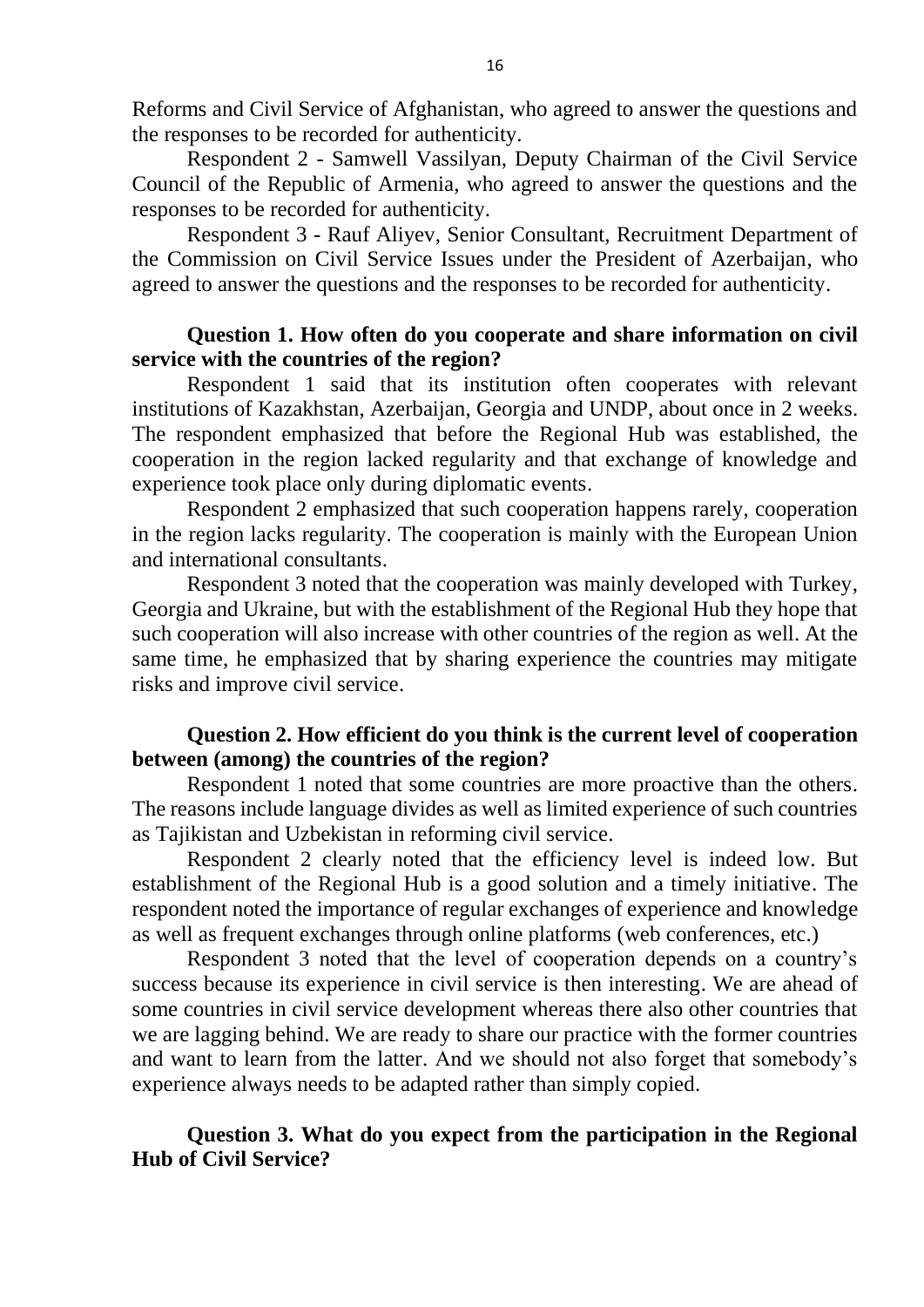Respondent 1 noted that for active participation the participating countries require:

- More trainings
- Publications, studies

 Comparative studies (e.g. Turkmenistan, Tajikistan and Uzbekistan to be compared with Azerbaijan, Kazakhstan, etc.)

Respondent 2 noted the importance of further strengthening of such cooperation, i.e. to institutionalize such dialogue platform where the secretariat should take a lead and facilitate electronic exchanges, discussions between countries of the region.

In addition, respondent 2 noted the importance to discuss at the initial Hub's events the required forms of support for the countries. It would be useful to establish a shared contact database for the peers from the region. In addition, the respondent noted that the key reason why there is no institutionalized regional expert network in civil service is a lack of stable and sustainable financing for such cooperation.

Importantly, in the past there were no multilateral intergovernmental agreements on cooperation or agreements between civil service authorities.

Respondent 3 emphasized that by participating in the Regional Hub we obtain new knowledge in civil service and it facilitates sharing of experience beneficial for all parties.

# **Question 4. What topics of trainings for civil servants and research studies are the most important for the Regional Hub of Civil Service?**

Respondent 1 noted the following:

 topics of training: change management, management, project management;

topics of studies: skills and competences of civil servants.

Respondent 2 identified a number of topics, namely:

- public confidence to government authorities;
- government development strategy (division of authorities);
- strategic planning;
- HR management;
- e-government;
- social modernization and engagement of the public; and
- social innovations.

Respondent 3 indicated some topics which in his opinion would be interesting:

- review of countries' practice in the region;
- improvement of civil service legislation;
- use of HR technologies in civil service;
- incentive system in civil service;
- adaptation of civil servants; and
- benchmarking.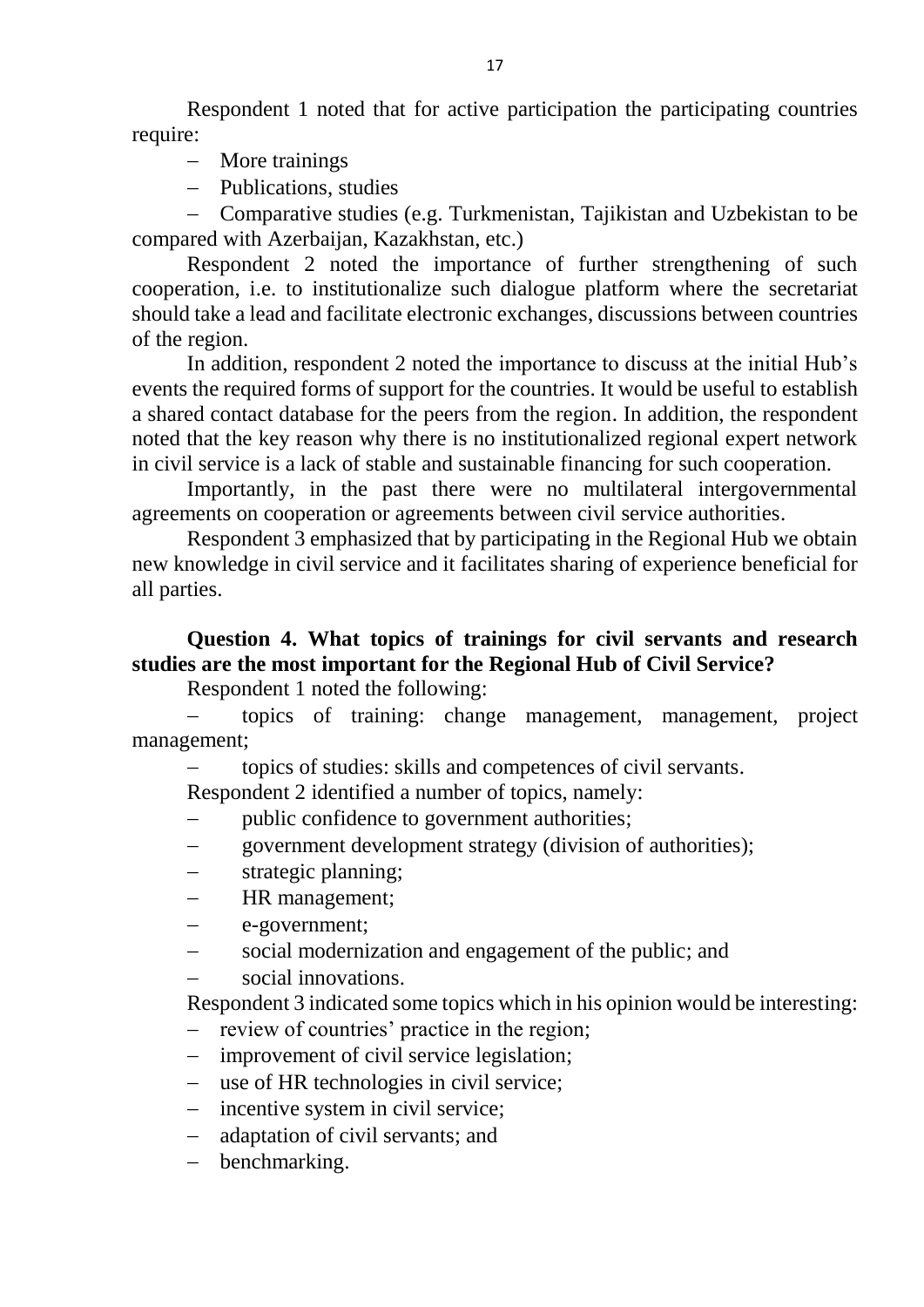### **Question 5. What training arrangements do you think would be most efficient for the Regional Hub of Civil Service?**

Respondent 1 emphasized the usefulness of group work and coaching.

Respondent 2 emphasized that the right combination of theory and practice is required. Specifically, he proposed: the higher is the level of participants the more theory there should be because experienced managers already have practical skills and the information about global concepts, strategic thinking. The lower is the level of participants the larger should be the practical component.

Respondent 3 indicated that workshops and roundtables should be carried out taking into account the issues of civil service which are common for all countries of the region.

Respondent 3 also emphasized the importance of study tour exchanges for civil servants.

**Question 6. The Regional Hub of Civil Service plans to deliver a training workshop for civil servants from the participating countries. The Regional Hub's Secretariat is ready to sponsor the participation of one participant from each country. Are you interested in nominating additional participants from your country using other sources of financing?**

Respondent 1 unambiguously responded positively and emphasized that he can find such sources of financing through UNDP in Afghanistan, etc. He also noted that other countries of the Hub should be also pro-active and take initiatives.

Respondent 2 unambiguously responded positively and indicated that there is a will to provide such support but everything depends on the available resources. For instance, secondment of an official from some participating countries of the Hub to Astana to work in the Hub's Secretariat is a solvable issue. There are also possibilities to engage UNDP in each country for addressing the issue.

Respondent 3 responded that Azerbaijan is in favour of the Regional Hub's initiative and ready to participate in all activities.

### **Question 7. What materials would you like to see in the e-journal of the Regional Hub of Civil Service?**

Respondent 1 emphasized the following:

 interviews of professionals from the region as well as from the World Bank, International Monetary Fund;

- strong studies on efficient training of civil servants and publications;
- strong analytical articles.

Respondent 2 noted that it would be useful to publish news in civil service from the region and the world as well as articles, specialized interviews of foreign experts on particular issues of civil service.

Respondent 3 responded that the e-journal could be research oriented in order to publish PhD theses from countries of the region to make the e-journal more popular. It is advisable to include the e-journal into the database of Thomson Reuters or Elsevier.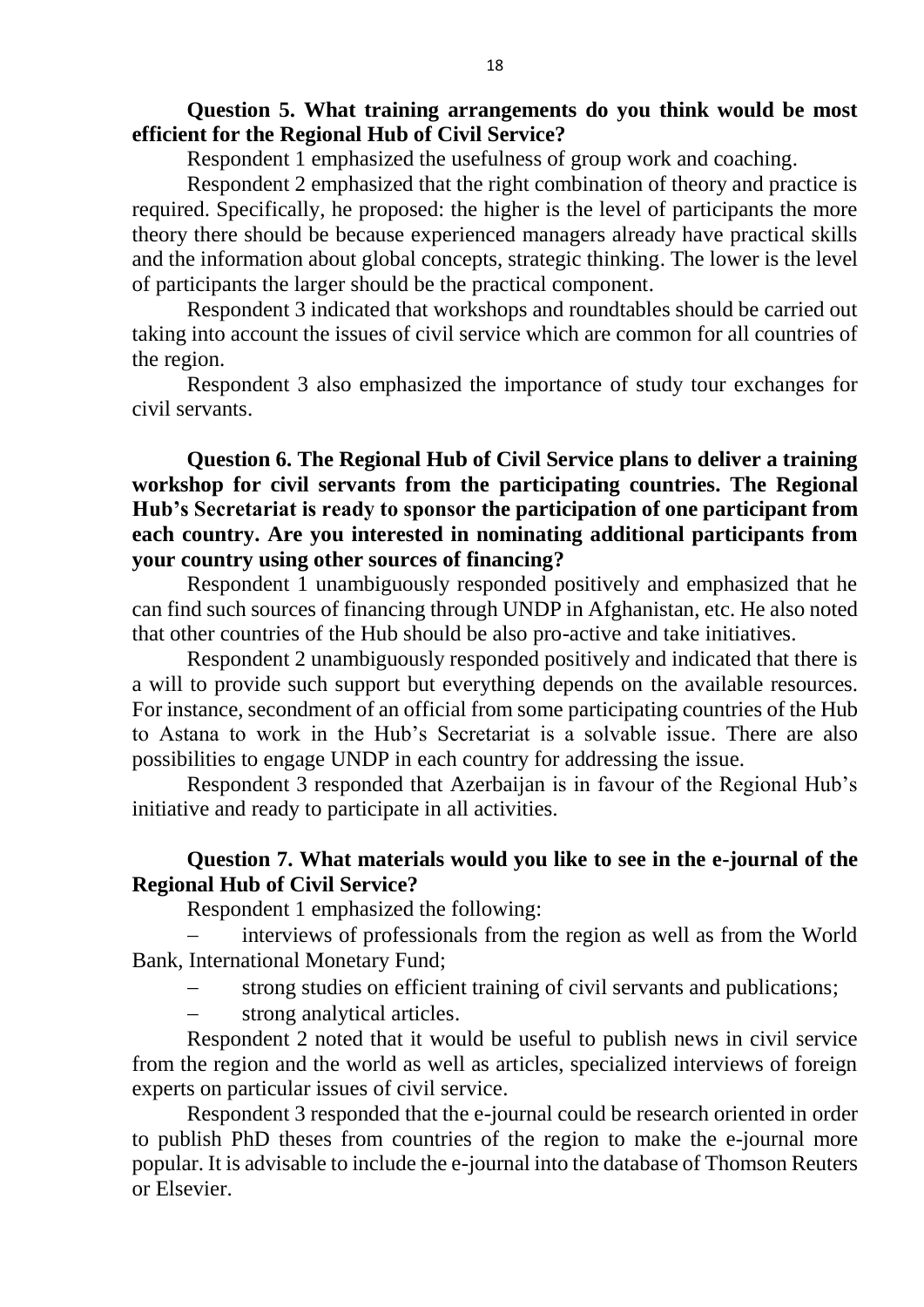It would be also good to cover specific practices of countries of the region through publishing interviews of top managers of civil service authorities.

## **Question 8. The Regional Hub of Civil Service plans to conduct online conferences and webinars. Would you like to participate?**

Respondent 1 unambiguously responded positively because the relevant institutions of Afghanistan have necessary facilities for such activities.

Furthermore, respondent 1 proposed to second, with Afghan sponsorship, an international consultant to deliver workshops and master classes.

Respondent 2 unambiguously responded positively and noted that the availability of relevant facilities in Armenian government authorities needs to be checked.

Respondent 3 responded positively and noted that they have necessary facilities in the country.

## **Question 9. Do you have any wishes and proposals for cooperation under the Regional Hub of Civil Service?**

Respondent 1 emphasized that it is important to bear in mind that the Regional Hub is the initiative for civil servants rather than for diplomats. Therefore to ensure sustainability of the Hub it is important to spend money efficiently and avoid expensive hotels and dinners. It would be better to host participants of the Hub's events in the Academy's dormitory.

Respondent 2 proposed the following:

 a strong interest should be created among the Regional Hub participating countries to make them continuously involved;

 it is essential to use Hub's technical capabilities through the online platform;

 it is important to make partnerships on civil service between the countries more reliable. This requires straightforward and fair communications among the Hub participating countries rather than politicised events. The countries of the region have common interests and issues and it makes sense to share practical experience.

Respondent 3 noted that the Regional Hub is seen as a platform for sharing knowledge and practice, including through conducting joint events. Azerbaijan expresses its readiness to host the next workshop in 2014. More of such events should be organized for establishing personal contacts as it will considerably facilitate the cooperation in the future.

| N <sub>0</sub> | <b>Question</b> |                     | <b>Respondents' answers</b> |                     |                              |                                 |  |
|----------------|-----------------|---------------------|-----------------------------|---------------------|------------------------------|---------------------------------|--|
| $\bullet$      |                 | <b>Respondent 1</b> |                             | <b>Respondent 2</b> | <b>Respondent 3</b>          |                                 |  |
|                |                 | (Osman              |                             | (Samwell)           | (Rauf Aliyev)                |                                 |  |
|                |                 | Osmani)             |                             | Vassilyan)          |                              |                                 |  |
|                | How often do    | <b>Before</b>       |                             | the $\vert$ Such    |                              | They hope that The countries of |  |
|                | you             | Regional Hub        |                             | cooperation         | with                         | the the region noted            |  |
|                | cooperate       | was                 |                             | happens rarely,     | establishment   low level of |                                 |  |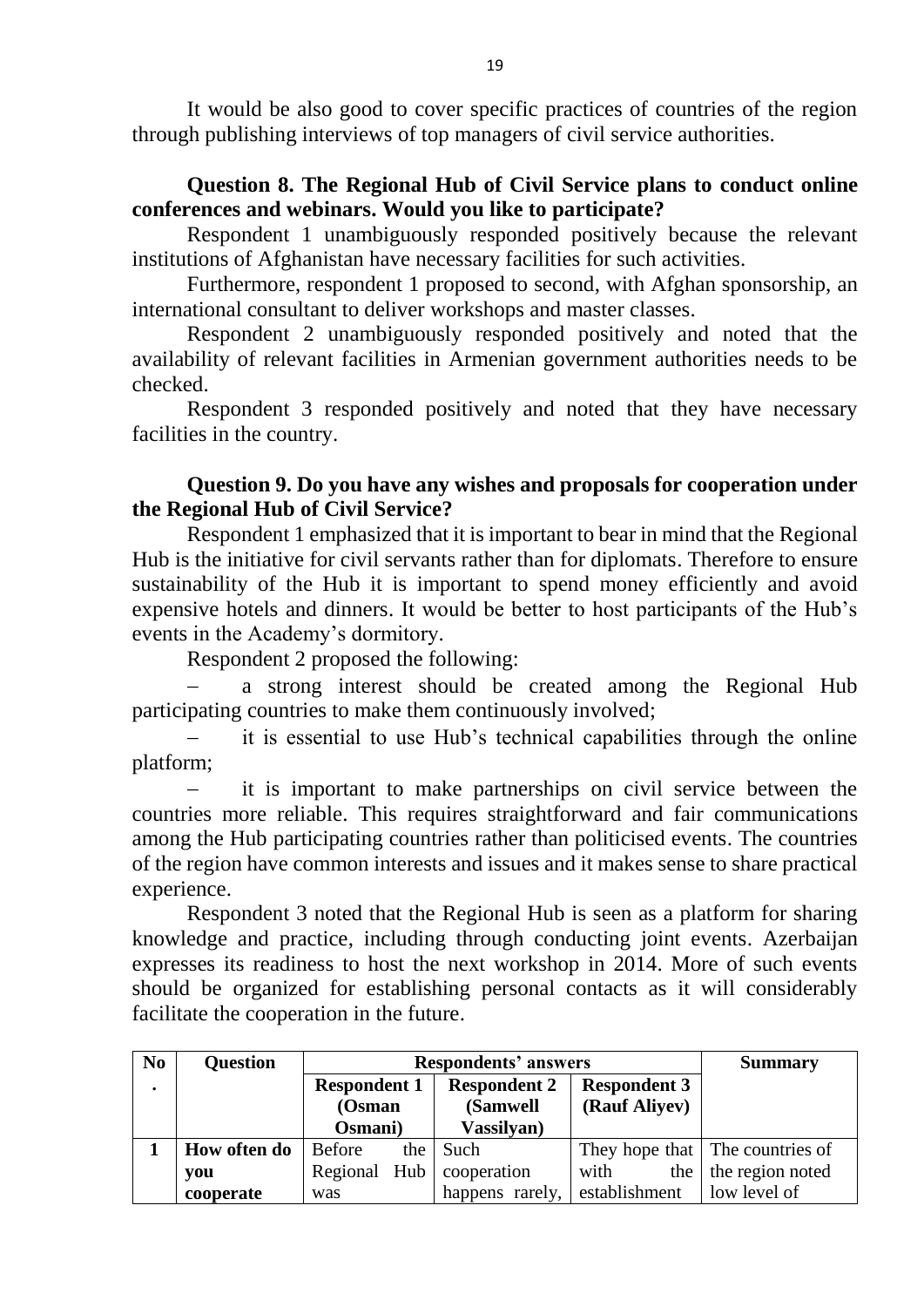|                         | and share<br>information<br>on civil<br>service with<br>the countries<br>of the region?                                                                           | established, the<br>cooperation in<br>region<br>the<br>lacked<br>regularity<br>and<br>exchange<br>of<br>knowledge and<br>experience<br>took place only<br>during<br>diplomatic<br>events.                                                                              | cooperation in<br>the region lacks<br>regularity.                                                                                                                                                                                                                                                                               | of the Regional<br>Hub<br>the<br>cooperation<br>the<br>among<br>region's<br>will<br>country<br>increase.                                                                                                                                                                                              | cooperation, but<br>at the same<br>express their<br>interest in active<br>participation and<br>hope that closer<br>cooperation will<br>be established<br>under the<br><b>Regional Hub</b>                                     |
|-------------------------|-------------------------------------------------------------------------------------------------------------------------------------------------------------------|------------------------------------------------------------------------------------------------------------------------------------------------------------------------------------------------------------------------------------------------------------------------|---------------------------------------------------------------------------------------------------------------------------------------------------------------------------------------------------------------------------------------------------------------------------------------------------------------------------------|-------------------------------------------------------------------------------------------------------------------------------------------------------------------------------------------------------------------------------------------------------------------------------------------------------|-------------------------------------------------------------------------------------------------------------------------------------------------------------------------------------------------------------------------------|
| $\overline{2}$          | <b>How efficient</b><br>do you think<br>is the current<br>level<br><b>of</b><br>cooperation<br>between<br>the<br>(among)<br><b>of</b><br>countries<br>the region? | Some countries<br>are<br>more<br>proactive than<br>the others. The<br>reasons include<br>language<br>divides as well<br>limited<br>as<br>experience<br>of<br>such countries<br>Tajikistan<br>as<br>and Uzbekistan<br>reforming<br>in<br>civil service.                 | Cooperation is<br>inefficient. But<br>establishment<br>of the Regional<br>Hub is a good<br>solution and a<br>timely<br>initiative. It is<br>import to have<br>regular<br>exchanges<br>of<br>experience and<br>knowledge<br>as<br>well as frequent<br>exchanges<br>through online<br>platforms (web<br>conferences,<br>$etc.$ ). | The level<br>of<br>cooperation<br>depends on a<br>country's<br>success<br>because<br>its<br>in<br>experience<br>civil service is<br>then<br>interesting.<br>It<br>should<br>be<br>remembered<br>that<br>somebody's<br>experience<br>always needs<br>to be adapted<br>rather<br>than<br>simply copied. | The countries<br>believe that the<br>level of efficiency<br>is low. However,<br>successful<br>experience of civil<br>service reforms is<br>of interest for the<br>countries of the<br>region.                                 |
| $\overline{\mathbf{3}}$ | What do you<br>expect from<br>the<br>participation<br>in<br>the<br><b>Regional Hub</b><br><b>of</b><br><b>Civil</b><br>Service?                                   | For<br>active<br>participation<br>the<br>participating<br>countries<br>require:<br>- More<br>training<br>- Publications<br>, studies<br>- Comparative<br>studies<br>(e.g.<br>Turkmenistan,<br>Tajikistan and<br>Uzbekistan to<br>compared<br>be<br>with<br>Azerbaijan, | Such<br>cooperation<br>should<br>be<br>further<br>strengthened,<br>i.e.<br>to<br>institutionalize<br>dialogue<br>such<br>platform where<br>secretariat<br>the<br>should take<br><sub>a</sub><br>lead<br>and<br>facilitate<br>electronic<br>exchanges,<br>discussions<br>between                                                 | By<br>participating in<br>the<br>Regional<br>Hub we obtain<br>new<br>knowledge<br>in<br>civil<br>service<br>it<br>and<br>is<br>exchange<br>of 1<br>experience<br>beneficial<br>for<br>all parties.                                                                                                    | The expected<br>results of<br>countries'<br>participation in<br>the Regional Hub<br>include obtaining<br>new knowledge<br>on civil service.<br>Further<br>institutionalizatio<br>n of regional<br>cooperation is<br>required. |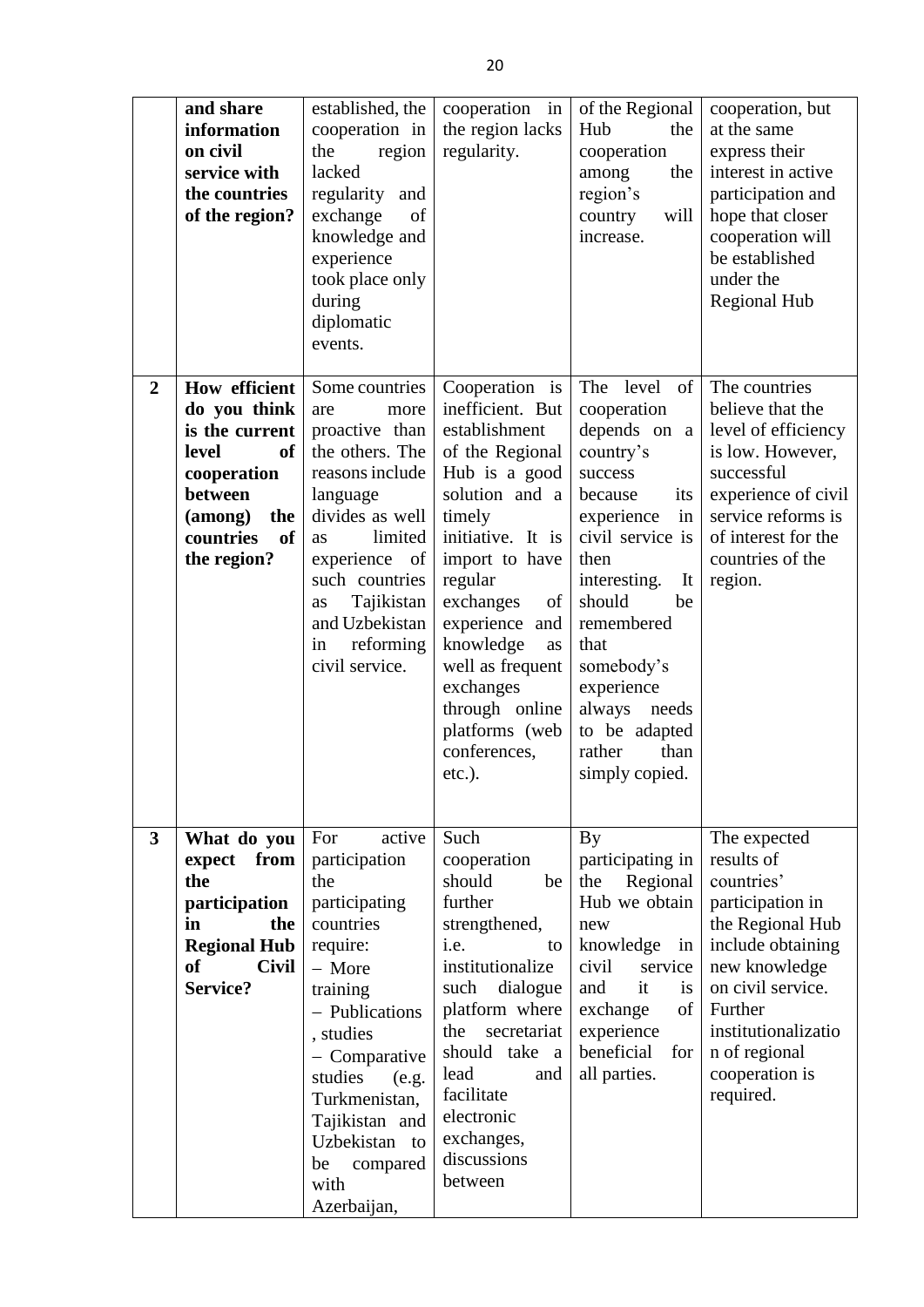|                         |                          | Kazakhstan,            | countries of the                  |                                    |                                       |
|-------------------------|--------------------------|------------------------|-----------------------------------|------------------------------------|---------------------------------------|
|                         |                          | $etc.$ )               | region.<br>It<br>is<br>also       |                                    |                                       |
|                         |                          |                        | important<br>to                   |                                    |                                       |
|                         |                          |                        | discuss at the                    |                                    |                                       |
|                         |                          |                        | initial<br>Hub's                  |                                    |                                       |
|                         |                          |                        | the<br>events                     |                                    |                                       |
|                         |                          |                        | required forms                    |                                    |                                       |
|                         |                          |                        | of support for                    |                                    |                                       |
|                         |                          |                        | countries.<br>It                  |                                    |                                       |
|                         |                          |                        | would be useful                   |                                    |                                       |
|                         |                          |                        | to establish a                    |                                    |                                       |
|                         |                          |                        | shared contact                    |                                    |                                       |
|                         |                          |                        | database for the                  |                                    |                                       |
|                         |                          |                        | peers from the                    |                                    |                                       |
|                         |                          |                        | region. The key                   |                                    |                                       |
|                         |                          |                        | reason<br>why                     |                                    |                                       |
|                         |                          |                        | is<br>there<br>no                 |                                    |                                       |
|                         |                          |                        | institutionalize<br>regional<br>d |                                    |                                       |
|                         |                          |                        | expert network                    |                                    |                                       |
|                         |                          |                        | in civil service                  |                                    |                                       |
|                         |                          |                        | is lack of stable                 |                                    |                                       |
|                         |                          |                        | and sustainable                   |                                    |                                       |
|                         |                          |                        | financing<br>for                  |                                    |                                       |
|                         |                          |                        | such                              |                                    |                                       |
|                         |                          |                        | cooperation.                      |                                    |                                       |
|                         |                          |                        |                                   |                                    |                                       |
| $\overline{\mathbf{4}}$ | What<br>topics           | of<br>$-$ topics       | $-$ public                        | of<br>- review                     | The most                              |
|                         | <b>of</b><br>training    | training:              | confidence<br>to                  | countries'                         | interesting topics                    |
|                         | for<br>civil             | change                 | government                        | practice in the                    | of trainings can be<br>categorized as |
|                         | servants and<br>research | management,            | authorities;                      | region;                            | follows:                              |
|                         | studies<br>are           | management,<br>project | - government<br>development       | $-$ improvemen<br>of<br>civil<br>t | 1. HR                                 |
|                         | the<br>most              | management;            | strategy                          | service                            | management in                         |
|                         | important for            | $-$ topics<br>of       | (division)<br>of                  | legislation;                       | civil service and                     |
|                         | the Regional             | studies:<br>skills     | authorities);                     | $-$ use of HR                      | professionalism                       |
|                         | Hub of Civil             | and                    | - strategic                       | technologies in                    | improvement.                          |
|                         | Service?                 | competences            | planning;                         | public service;                    | 2. Management                         |
|                         |                          | of<br>civil            | $- HR$                            | $-$ incentive                      | in government                         |
|                         |                          | servants.              | management;                       | system in civil                    | authorities.                          |
|                         |                          |                        | $-$ e-                            | service;                           | 3. E-                                 |
|                         |                          |                        | government;                       | - adaptation of                    | government.                           |
|                         |                          |                        | - social                          | civil servants;                    | 4. Strategic                          |
|                         |                          |                        |                                   |                                    |                                       |
|                         |                          |                        | modernization                     | and                                | planning.                             |
|                         |                          |                        | and                               |                                    |                                       |
|                         |                          |                        | engagement of                     | benchmarking.                      |                                       |
|                         |                          |                        | the public; and                   |                                    |                                       |
|                         |                          |                        | - social<br>innovations           |                                    |                                       |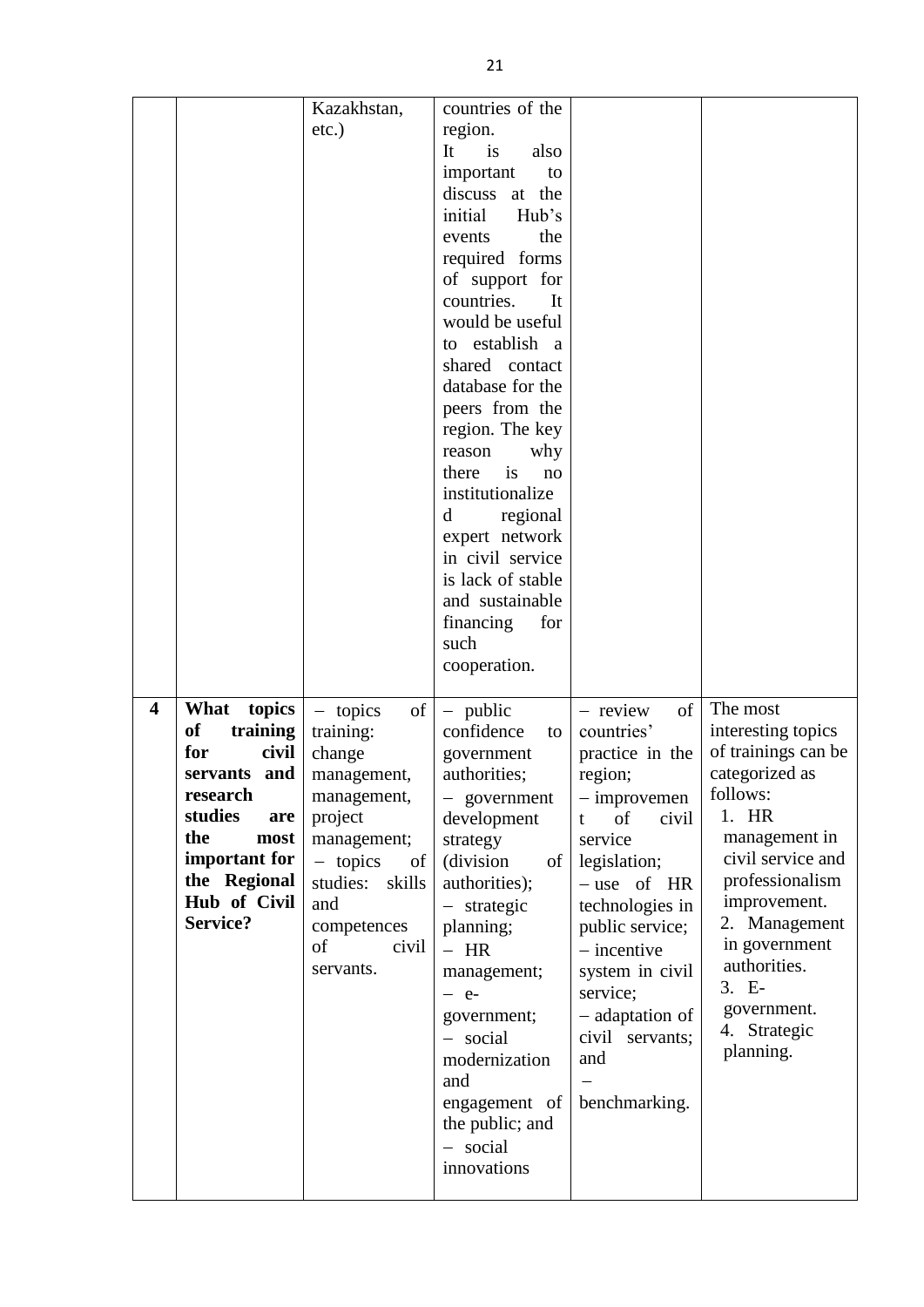| 5 | What                          | Group<br>work                  | right <br>The         | Workshops               | The respondents                  |
|---|-------------------------------|--------------------------------|-----------------------|-------------------------|----------------------------------|
|   | training                      | and coaching.                  | combination of        | and                     | believe that for                 |
|   | arrangement                   |                                | theory<br>and         | roundtables             | training to be                   |
|   | s do you think                |                                | practice<br>is        | should<br>be            | efficient it is                  |
|   | would<br>be                   |                                | required.             | carried<br>out          | important:                       |
|   | most efficient                |                                | Specifically, he      | taking<br>into          | - to have the right              |
|   | the<br>for                    |                                | proposed:<br>the      | account<br>the          | combination of                   |
|   | <b>Regional Hub</b>           |                                | higher is<br>the      | issues of civil         | theory and                       |
|   | <b>Civil</b><br>of            |                                | level<br>of           | service which           | practice;                        |
|   | Service?                      |                                | participants the      | are<br>common           | - to identify                    |
|   |                               |                                | theory<br>more        | for<br>all              | issues;                          |
|   |                               |                                | there should be       | countries of the        | - to use new                     |
|   |                               |                                | because               | region. It<br>is        | training modes                   |
|   |                               |                                | experienced           | also important          | (coaching, group                 |
|   |                               |                                | managers              | to have study           | work).                           |
|   |                               |                                | already have          | tour exchanges          |                                  |
|   |                               |                                | practical skills      | for<br>civil            |                                  |
|   |                               |                                | and<br>the            | servants.               |                                  |
|   |                               |                                | information           |                         |                                  |
|   |                               |                                | about<br>global       |                         |                                  |
|   |                               |                                | concepts,             |                         |                                  |
|   |                               |                                | strategic             |                         |                                  |
|   |                               |                                | thinking.<br>The      |                         |                                  |
|   |                               |                                | lower<br>is<br>the    |                         |                                  |
|   |                               |                                | level<br>of           |                         |                                  |
|   |                               |                                | participants the      |                         |                                  |
|   |                               |                                | larger should be      |                         |                                  |
|   |                               |                                | the<br>practical      |                         |                                  |
|   |                               |                                | component.            |                         |                                  |
|   |                               |                                |                       |                         |                                  |
| 6 | The Regional                  | The response is                | The response is       | The response is         | The countries of                 |
|   | Hub of Civil                  | positive.<br>The               | positive<br>but       | positive.<br>The<br>is  | the region are<br>interested in  |
|   | Service plans<br>to deliver a | respondent                     | everything<br>depends | country                 |                                  |
|   | training                      | emphasized<br>that he can find | on<br>available       | ready<br>to<br>mobilize | participating in<br>the Regional |
|   | workshop for                  | such sources of                | For<br>resources.     | financing               | Hub's events.                    |
|   | civil servants                | financing                      | instance,             | sources<br>from         | Additional                       |
|   | from<br>the                   | through UNDP                   | secondment of         | the country.            | funding should be                |
|   | participating                 | in Afghanistan,                | an official from      |                         | mobilized from                   |
|   | countries.                    | etc. He<br>also                | some                  |                         | other sources.                   |
|   | The Regional                  | noted<br>that                  | participating         |                         |                                  |
|   | Hub's                         | other countries                | countries of the      |                         |                                  |
|   | Secretariat is                | of the<br>Hub                  | Hub to Astana         |                         |                                  |
|   | ready<br>to                   | should be also                 | to work in the        |                         |                                  |
|   | sponsor                       | pro-active and                 | Hub's                 |                         |                                  |
|   | participation                 | make                           | Secretariat is a      |                         |                                  |
|   | <sub>of</sub><br>one          | initiatives.                   | solvable issue.       |                         |                                  |
|   | participant                   |                                | There are also        |                         |                                  |
|   | from<br>each                  |                                | possibilities to      |                         |                                  |
|   | country. Are                  |                                | engage UNDP           |                         |                                  |
|   | you                           |                                | in each country       |                         |                                  |
|   | interested in                 |                                |                       |                         |                                  |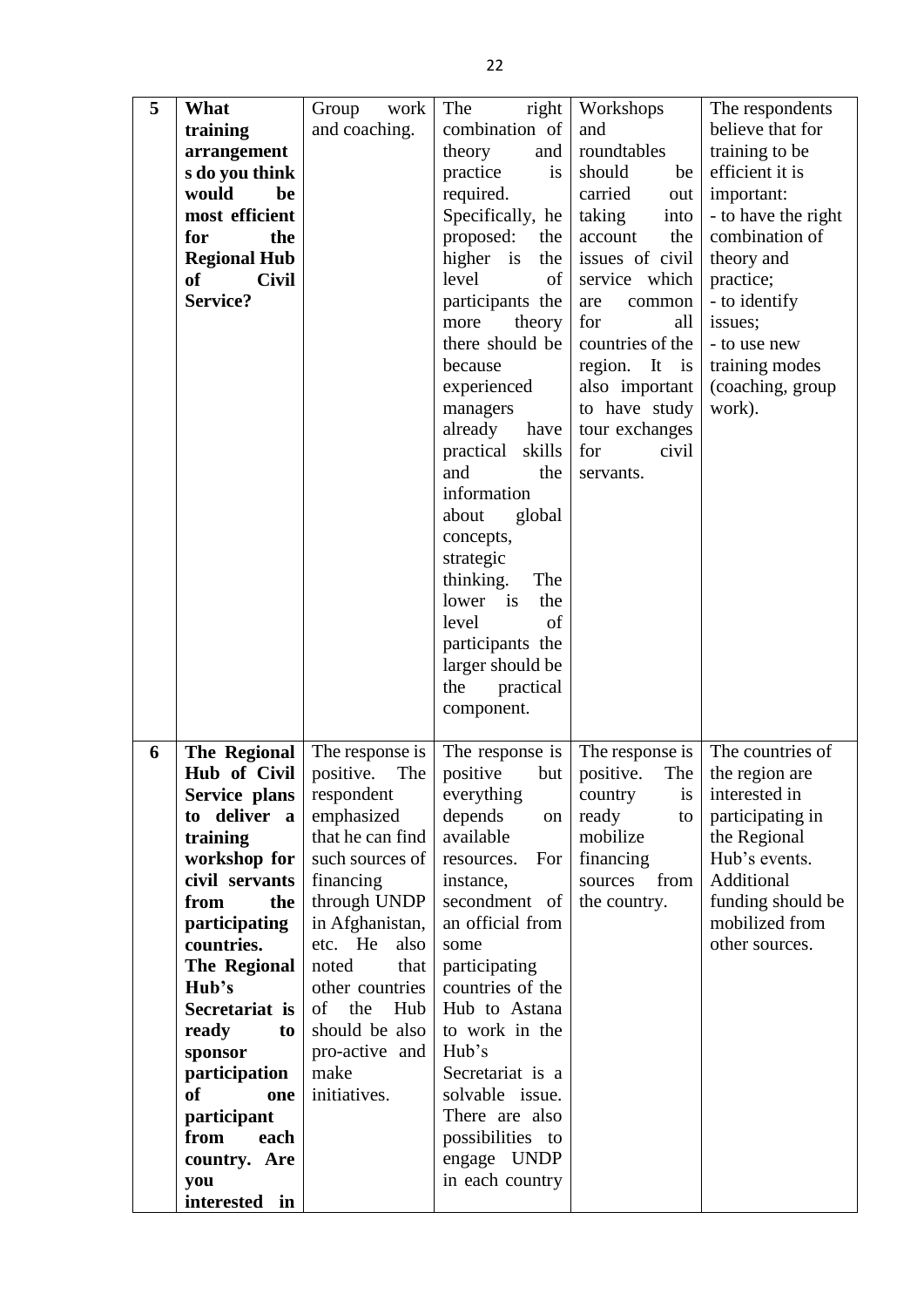|                | nominating<br>additional<br>participants<br>from<br>your<br>country using<br>other sources<br>of financing?                                                     |                                                                                                                                                                                                                                                                                     | for addressing<br>the issue.                                                                                                                                                                  |                                                                                                                                                                                                                                                                                                                                                                                                                                                                                                                            |                                                                                                                                                                                                                                                       |
|----------------|-----------------------------------------------------------------------------------------------------------------------------------------------------------------|-------------------------------------------------------------------------------------------------------------------------------------------------------------------------------------------------------------------------------------------------------------------------------------|-----------------------------------------------------------------------------------------------------------------------------------------------------------------------------------------------|----------------------------------------------------------------------------------------------------------------------------------------------------------------------------------------------------------------------------------------------------------------------------------------------------------------------------------------------------------------------------------------------------------------------------------------------------------------------------------------------------------------------------|-------------------------------------------------------------------------------------------------------------------------------------------------------------------------------------------------------------------------------------------------------|
| $\overline{7}$ | What<br>materials<br>would<br>you<br>like to see in<br>the e-journal<br><b>of</b><br>the<br><b>Regional Hub</b><br><b>of</b><br><b>Civil</b><br><b>Service?</b> | - interviews of<br>professionals<br>from the region<br>as well as from<br>World<br>the<br>Bank,<br>International<br>Monetary<br>Fund;<br>$-$ strong<br>studies<br>on<br>efficient<br>training of civil<br>servants<br>and<br>publications;<br>$-$ strong<br>analytical<br>articles. | News in civil<br>service from the<br>region and the<br>world as well as<br>articles,<br>specialized<br>interviews<br>of<br>foreign experts<br>particular<br>on<br>issues of civil<br>service. | It<br>is<br>preferably<br>to<br>cover specific<br>practices<br>of<br>countries of the<br>region through<br>publishing<br>interviews<br>of<br>top managers<br>of civil service<br>authorities. It is<br>advisable<br>to<br>include the e-<br>journal into the<br>database<br>of<br>Thomson<br>Reuters<br>$\alpha$<br>Elsevier.<br>The e-journal<br>could<br>be<br>research-<br>oriented<br>in<br>order<br>to<br>publish<br>PhD<br>from<br>theses<br>countries of the<br>region to make<br>the<br>e-journal<br>more popular. | The respondents<br>stated that the<br>Regional Hub's<br>journal should<br>contain interviews<br>of top managers,<br>international<br>consultants and<br>practitioners, as<br>well as various<br>studies on civil<br>service.                          |
| 8              | The Regional<br>Hub of Civil<br>Service plans<br>conduct<br>to<br>online<br>conferences<br>and<br>webinars.<br>Would<br>you<br>like<br>to<br>participate?       | The response is<br>positive.<br>The<br>respondent<br>also proposed<br>to second, with<br>the respondent<br>country's<br>sponsorship,<br>an<br>international<br>consultant<br>to<br>deliver<br>workshops and<br>master classes.                                                      | The response is<br>positive.<br>However,<br>the<br>respondent<br>noted the need<br>to have relevant<br>technical<br>facilities.                                                               | The response is<br>positive.                                                                                                                                                                                                                                                                                                                                                                                                                                                                                               | The countries of<br>the region are<br>interested in<br>participating in<br>online events of<br>the Regional Hub.<br>They are also<br>ready to engage<br>their experts.<br>However, the<br>availability of<br>technical facilities<br>in the countries |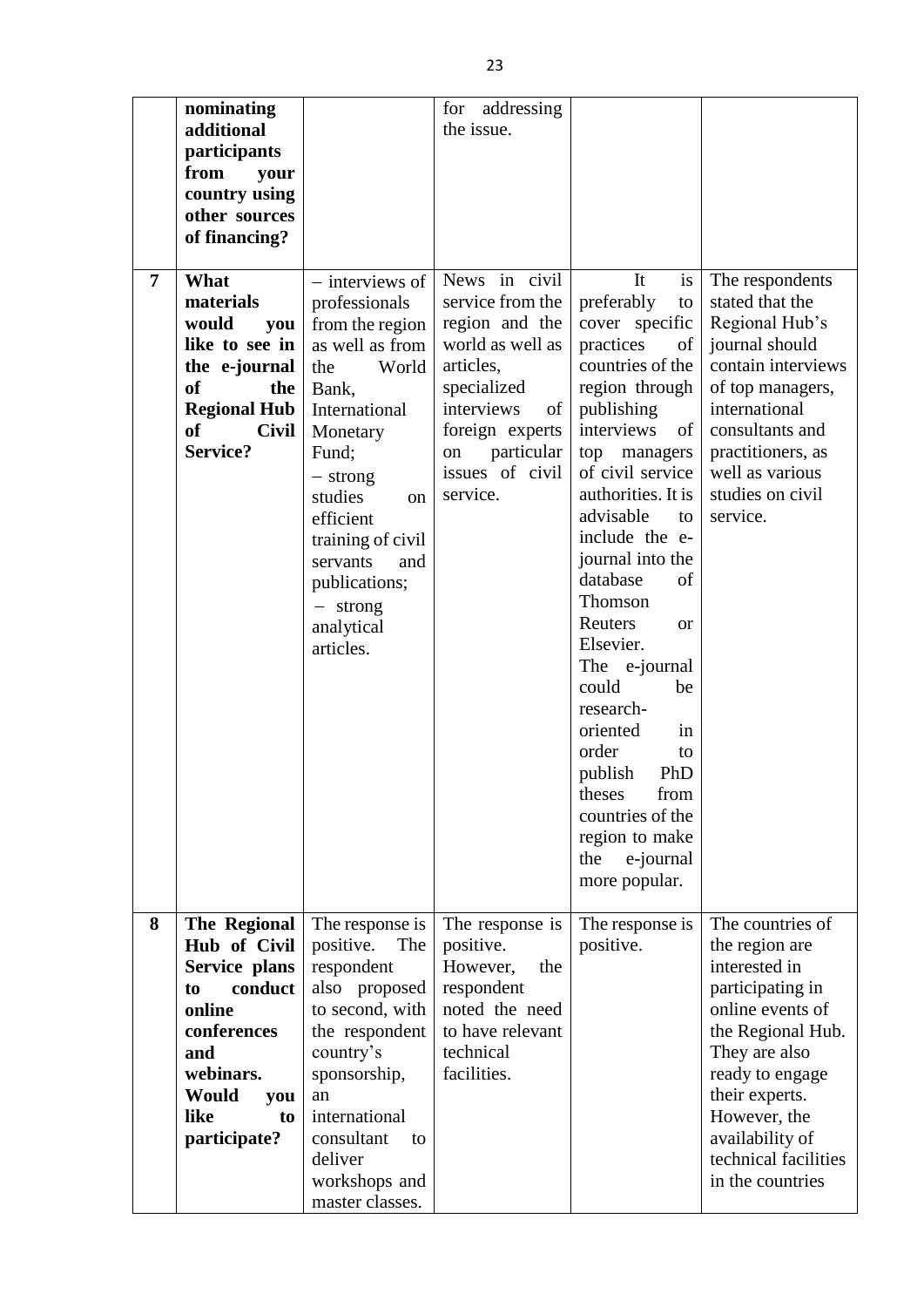|   |                           |                   |                                           |                   | should be taken     |
|---|---------------------------|-------------------|-------------------------------------------|-------------------|---------------------|
|   |                           |                   |                                           |                   | into consideration. |
| 9 | Do you have               | It is important   | <b>Strong</b><br>$\overline{\phantom{m}}$ | Regional<br>The   | The respondents     |
|   | wishes<br>any             | to bear in mind   | should<br>interest                        | Hub is seen as    | expressed the       |
|   | and proposals             | that<br>the       | be<br>created                             | a platform for    | following wishes:   |
|   | for                       | Regional Hub      | the<br>among                              | sharing           | - straightforward   |
|   | cooperation               | is the initiative | Regional<br>Hub                           | knowledge and     | and fair dialogue   |
|   | under<br>the              | civil<br>for      | participating                             | practice,         | between the         |
|   | <b>Regional Hub</b>       | servants rather   | countries<br>to                           | including         | <b>Regional Hub</b> |
|   | <b>of</b><br><b>Civil</b> | for<br>than       | make<br>them                              | through           | participating       |
|   | <b>Service?</b>           | diplomats.        | continuously                              | conducting        | countries;          |
|   |                           | Therefore<br>to   | involved;                                 | joint<br>events.  | - many events       |
|   |                           | ensure            | $-$ it is essential                       | More of such      | should be           |
|   |                           | sustainability    | use Hub's<br>to                           | should<br>events  | organized for       |
|   |                           | of the Hub it is  | technical                                 | organized<br>be   | establishing        |
|   |                           | important<br>to   | capabilities                              | for establishing  | personal contacts   |
|   |                           | spend<br>money    | through<br>the                            | personal          | among civil         |
|   |                           | efficiently and   | online platform;                          | contacts as it    | servants from the   |
|   |                           | avoid             | $-$ it is important                       | will              | countries;          |
|   |                           | expensive         | make<br>to                                | considerably      | - the events        |
|   |                           | hotels<br>and     | partnerships on                           | facilitate<br>the | should be           |
|   |                           | dinners.          | civil<br>service                          | cooperation in    | adequately          |
|   |                           |                   | the<br>between                            | the future.       | financed without    |
|   |                           |                   | countries more                            |                   | excessive costs.    |
|   |                           |                   | reliable.<br>This                         |                   |                     |
|   |                           |                   | requires                                  |                   |                     |
|   |                           |                   | straightforward                           |                   |                     |
|   |                           |                   | and<br>fair                               |                   |                     |
|   |                           |                   | communication                             |                   |                     |
|   |                           |                   | among the Hub                             |                   |                     |
|   |                           |                   | participating                             |                   |                     |
|   |                           |                   | countries rather                          |                   |                     |
|   |                           |                   | than politicised                          |                   |                     |
|   |                           |                   | events.                                   |                   |                     |
|   |                           |                   | - The countries                           |                   |                     |
|   |                           |                   | of the region                             |                   |                     |
|   |                           |                   | have common                               |                   |                     |
|   |                           |                   | interests<br>and                          |                   |                     |
|   |                           |                   | issues and it                             |                   |                     |
|   |                           |                   | makes sense to                            |                   |                     |
|   |                           |                   | share practical                           |                   |                     |
|   |                           |                   | experience.                               |                   |                     |

Table 3. Results of expert interviews from the Regional Hub participating countries

### *Conclusions*

1. Establishment of the Regional Hub will help systematizing and developing the cooperation on civil service between and among the countries on a regular basis.

2. Regional Hub's Secretariat should act as a bridge between the countries of the region and establish contacts with specific experts from each country.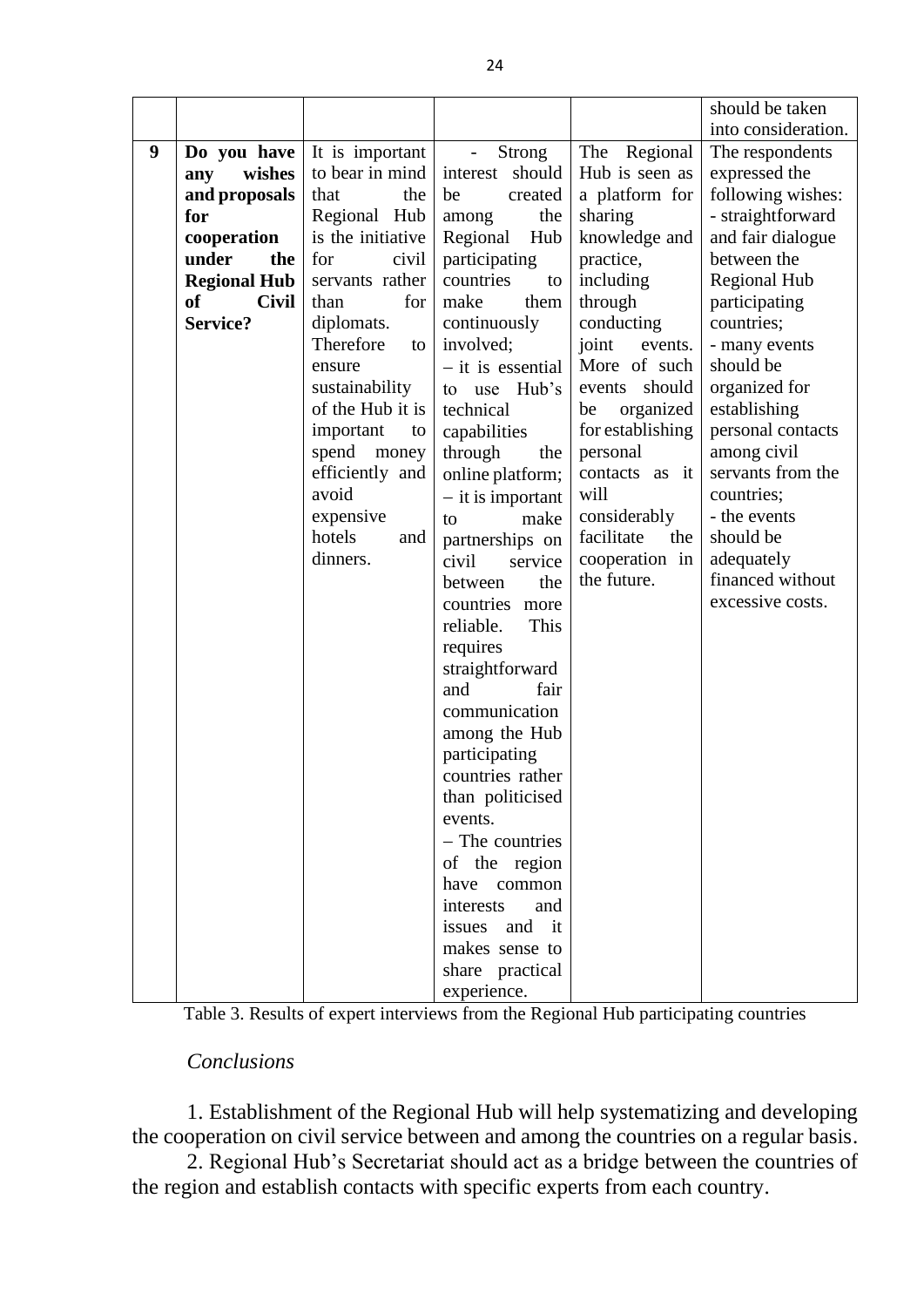3. The most important areas of trainings for civil servants are HR management in civil service and management in government authorities. Though the countries follow different approaches to civil servants training in the countries, there are common areas of such training.

4. To improve efficiency of civil servants' training there should be a combination of different training modes with a focus on the state-of-the-art modes as well as exchanges of study tours for civil servants.

5. The countries of the region are interested in active participation in the events to be held by the Regional Hub and ready to nominate participants both for the Hub's sponsorship and at their own expense and the countries are interested in participating in online events.

6. The Regional Hub's journal should be have practical orientation by covering specific practices of the region's countries and expert analytical articles on issues of civil service.

**2.3 Phase III. Results of a questionnaire survey among experts who participated in a pilot training workshop for executives of authorized bodies and educational organizations in the field of civil service in the participating countries of the Regional Hub on 'Issues of Civil Service Modernization'**

## **1. Topics that the participants would like to study for efficient performance of their functional responsibilities:**

1) Corporate culture, mentoring in government authorities, e-government;

- 2) Management, rotation of management;
- 3) HR management methodologies;
- 4) Ethics and professional conduct of civil servants;
- 5) Development of competences;
- 6) Rights and responsibilities of civil servants;
- 7) Communications;

8) Setting of goals and objectives in the identification of functional responsibilities;

9) Government development: methods, structure and division of authorities;

10) Strategic public administration;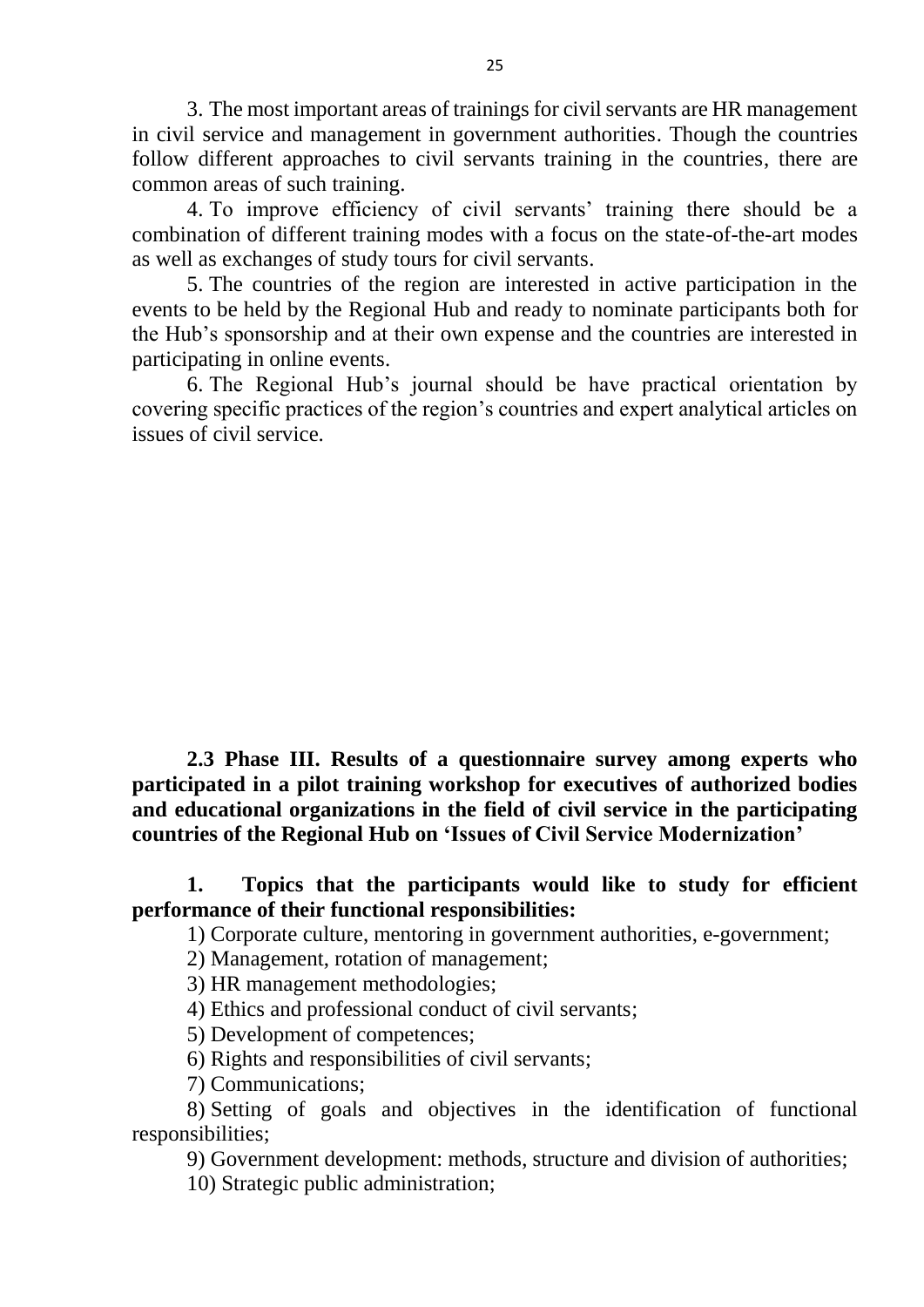11) Ethics in civil service;

12) Scholarly apparatus of civil service.

**2. Wishes and proposals for improving a training workshop for senior management of government authorities and educational institutions in the field of civil service of the Regional Hub participating countries:** 

1) To identify one topic for discussions, to identify common issues, solutions, resources;

2) To identify clear areas of research; purposes of research; research methodology based on the needs assessment of the Hub's participating countries;

3) To hold at least 3 annual workshops;

4) To pursue distance learning;

5) To include HR departments into workshops, 2-3 participants from each country

## **3. Most interesting topics of Regional Hub's trainings for civil servants**

| No. | <b>Topic</b>                                           |      | Scores from 1 to 5      |                  |                |  |
|-----|--------------------------------------------------------|------|-------------------------|------------------|----------------|--|
|     |                                                        | 5    | $\boldsymbol{4}$        | 3                | $\overline{2}$ |  |
| 1.  | E-government                                           | 100  |                         |                  |                |  |
| 2.  | Remuneration of civil servants                         | 85.7 | 14.3                    |                  |                |  |
| 3.  | Strategic public administration                        | 83.3 | 16.7                    |                  |                |  |
| 4.  | Anticorruption policies. Official ethics               | 77.8 | 22.2                    |                  |                |  |
| 5.  | Civil service in regions: issues and                   | 75.0 | 12.5                    | 12.5             |                |  |
|     | perspectives                                           |      |                         |                  |                |  |
| 6.  | Civil service in the OECD countries: best              | 25.0 |                         | $37.5 \mid 25.0$ | 12.5           |  |
|     | practice                                               |      |                         |                  |                |  |
| 7.  | HR management in civil service                         | 62.5 | 37.5                    |                  |                |  |
| 8.  | Quality of public service delivery                     | 62.5 | 25.0                    | 12.5             |                |  |
| 9.  | Performance evaluation of civil servants               | 57.1 | 14.3                    | 28.6             |                |  |
| 10. | Labour management of civil servants                    | 57.1 | 28.6                    | 14.3             |                |  |
| 11. | <b>Results-based budgeting</b>                         | 57.1 | 28.6                    | 14.3             |                |  |
| 12. | Government development: methods,                       | 50.0 |                         | 50.0             |                |  |
|     | structure and division of authorities                  |      |                         |                  |                |  |
| 13. | Leadership in public administration and civil          | 44.4 | 44.4                    | 11.1             |                |  |
|     | service                                                |      |                         |                  |                |  |
| 14. | Management and performance evaluation of a $g \, 42.9$ |      | $h$ <sup>67</sup> $t$ 1 |                  |                |  |
|     | authority                                              |      |                         |                  |                |  |
| 15. | Marketing in public sector                             | 40.0 | 60.0                    |                  |                |  |
| 16. | Social innovations and social media                    | 33.3 | 16.7                    | 16.7             | 33.3           |  |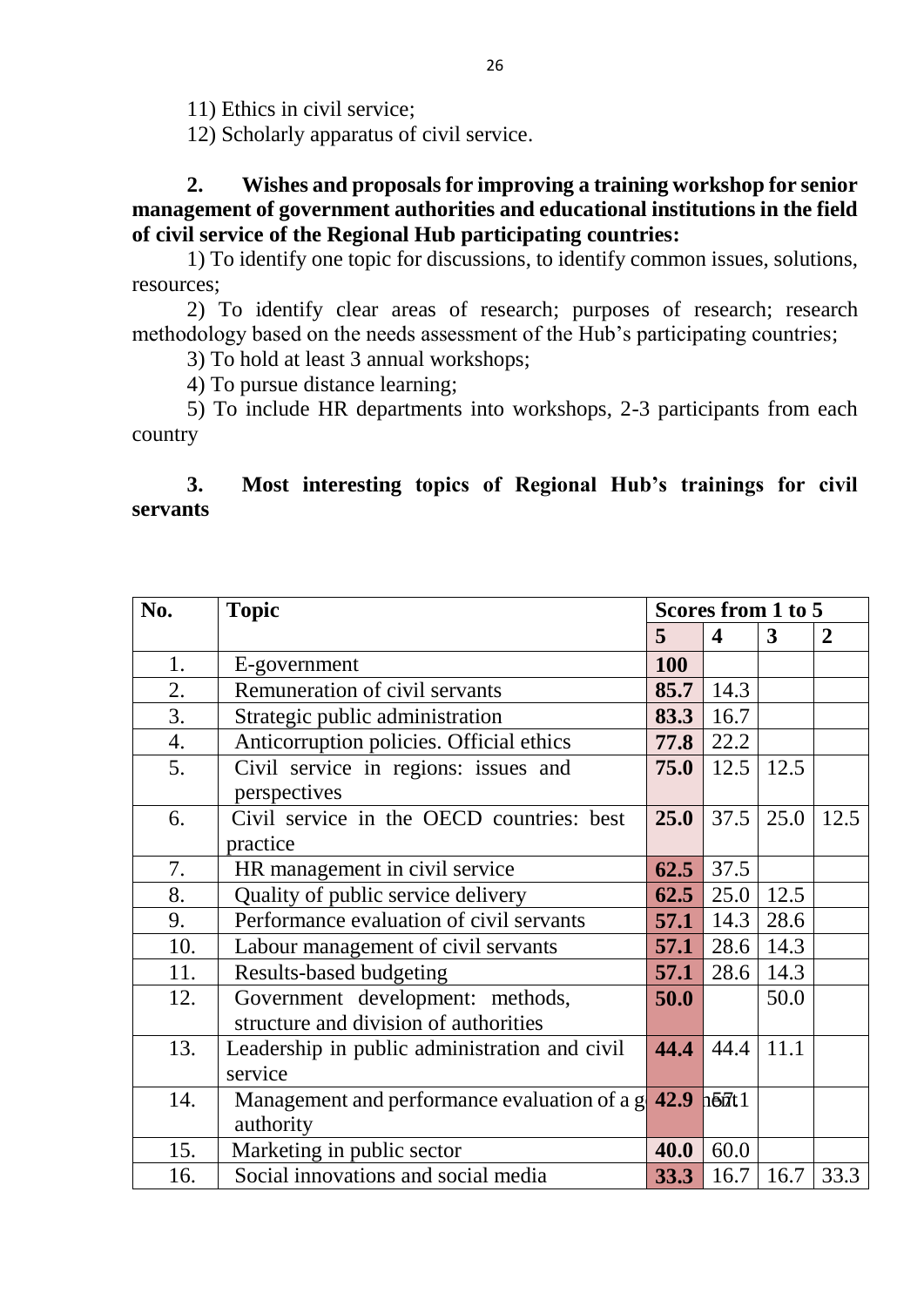| 17. | Performance evaluation of local governments     | 33.3   66.7 |      |      |  |
|-----|-------------------------------------------------|-------------|------|------|--|
| 18. | Issues of corruption prevention                 | <b>25.0</b> | 75.0 |      |  |
| 19. | Management in government authorities            | 16.7        | 66.7 | 16.7 |  |
| 20. | Social modernization: social dialogue and       | 16.7        | 66.7 | 16.7 |  |
|     | involvement of the public into discussions of   |             |      |      |  |
|     | public policies                                 |             |      |      |  |
| 21. | Audit, internal and external control in public  |             | 57.1 | 42.9 |  |
|     | administration                                  |             |      |      |  |
| 22. | Management of government authorities' 16.7 66.7 |             |      | 16.7 |  |
|     | activities                                      |             |      |      |  |

Figure 10. Most interesting topics of trainings for the Regional Hub

The most interesting topics are:

1) e-government (100%);

2) remuneration of civil servants (85.7%);

3) strategic public administration (83.3%);

4) anticorruption policies and official ethics (77.8%)

5) civil service in regions: issues and perspectives (75%);

6) quality of public service delivery (62.5%);

7) HR management in civil service (62.5%).

# **Wishes and proposals:**

1) New meetings, regular workshops, maintenance of institutionalization.

2) For other Regional Hub participating countries: preparation of step-bystep plan how to deliver such events in the most effective and efficient way indicating potential issues and solutions.

**9. Most efficient training modes for the Regional Hub of Civil Service** *(scores from 1 to 5)*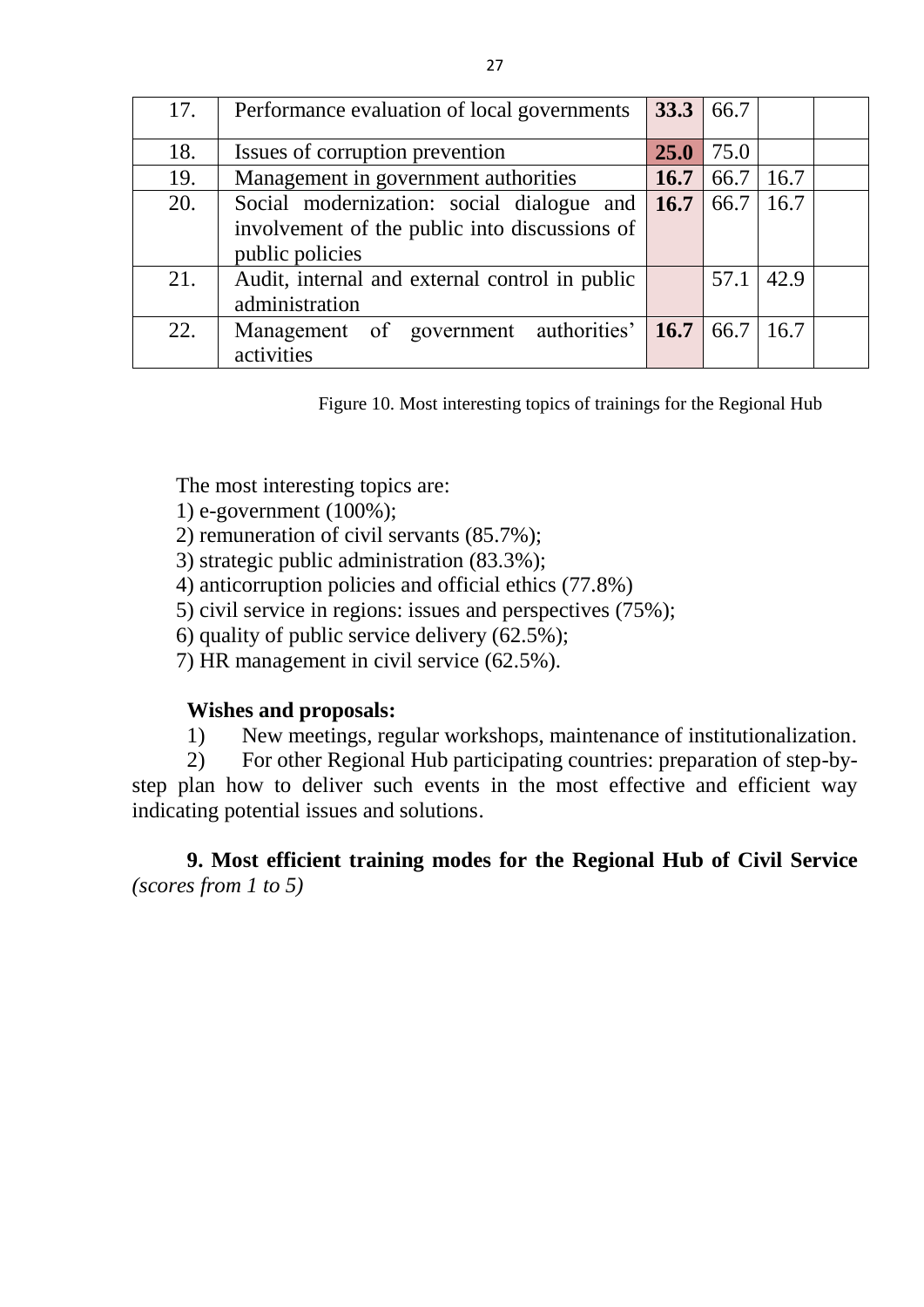

Figure 11. Most efficient training modes of the Regional Hub

The most efficient training modes under the Regional Hub are considered to be short-term training courses for civil servants (up to a week), international study tours and exchange of best practice – 66.7%.

**10. Topics of research projects under the Regional Hub of Civil Service** *(scores from 1 to 5)*



Figure 12. Topics of research projects under the Regional Hub

Among the topics of research projects the preference was given to 'Performance evaluation of civil servants' (77.8%) and 'Efficient HR management in civil service' (66.7%).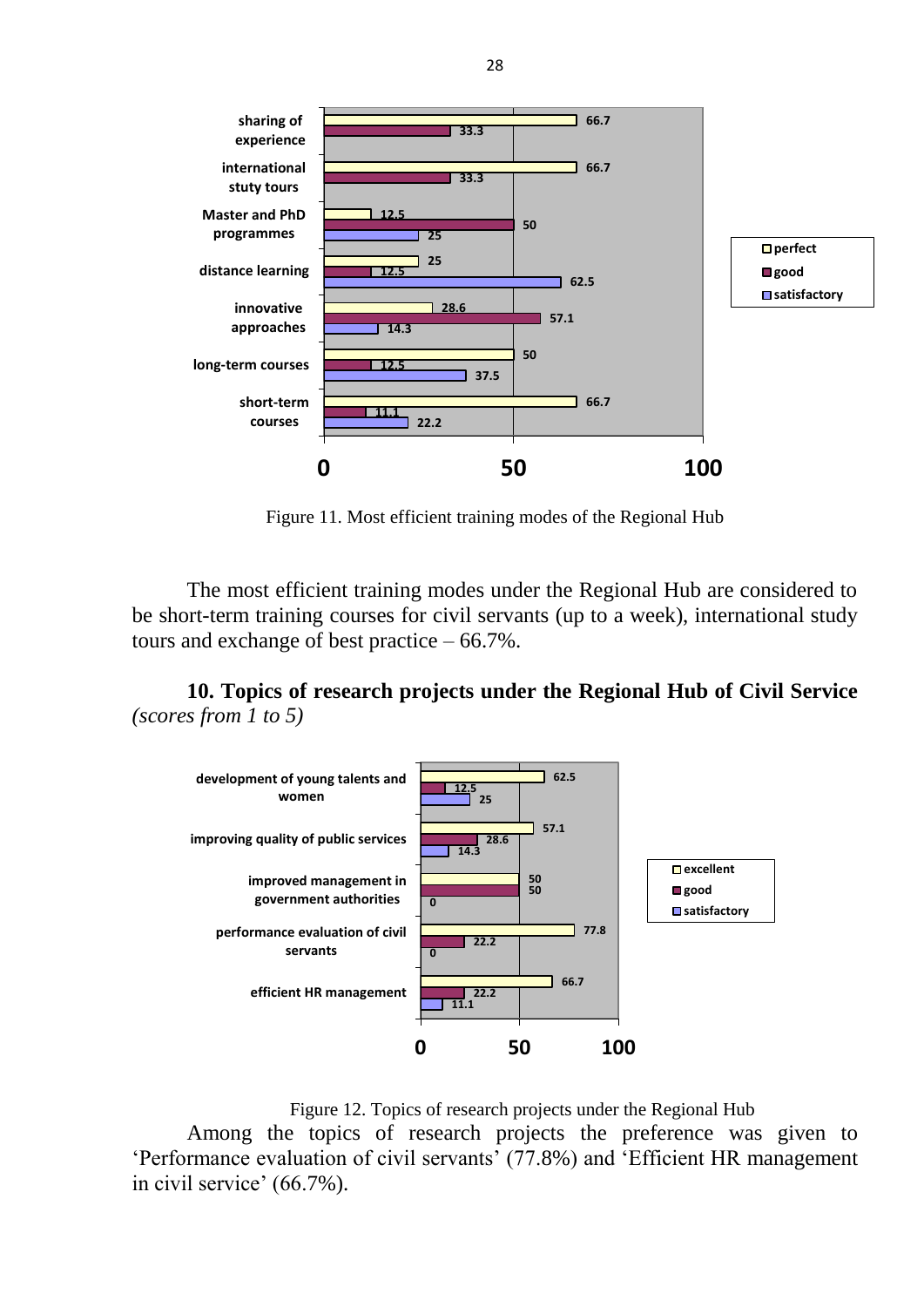

**11. Materials that the participants would like to see in the Regional Hub's e-journal** (ratios)

Figure 13. Materials the participants would like to see in the Regional Hub's e-journal

The participants would like to see in the e-journal thematic research and interviews of top managers on the issues of public administration and civil service (10% and 20%). Over 30% of materials should be focused on practical experience (33.3%) and lessons learnt from international best practice (25%).

#### **Proposals:**

1) Materials based on the civil service practice of Singapore, Korea, Canada, Netherlands and Kazakhstan;

- 2) Materials on e-government;
- 3) Materials based on the experience and expert reports.

## **12. Wishes and proposals for cooperation under the Regional Hub of Civil Service:**

1) To establish an institution of Hub's authorized persons in each country; to create an expert network on specific topics;

2) To hold Hub's events in other participating countries in order to learn about their practice and issues in civil service;

3) To ensure sustainable activities.

In general, the results of the survey demonstrated that the participants gave high evaluation to the lectors and were satisfied with the quality of training (88.9%), as well as with a good balance of theoretical and practical materials (77.8%). The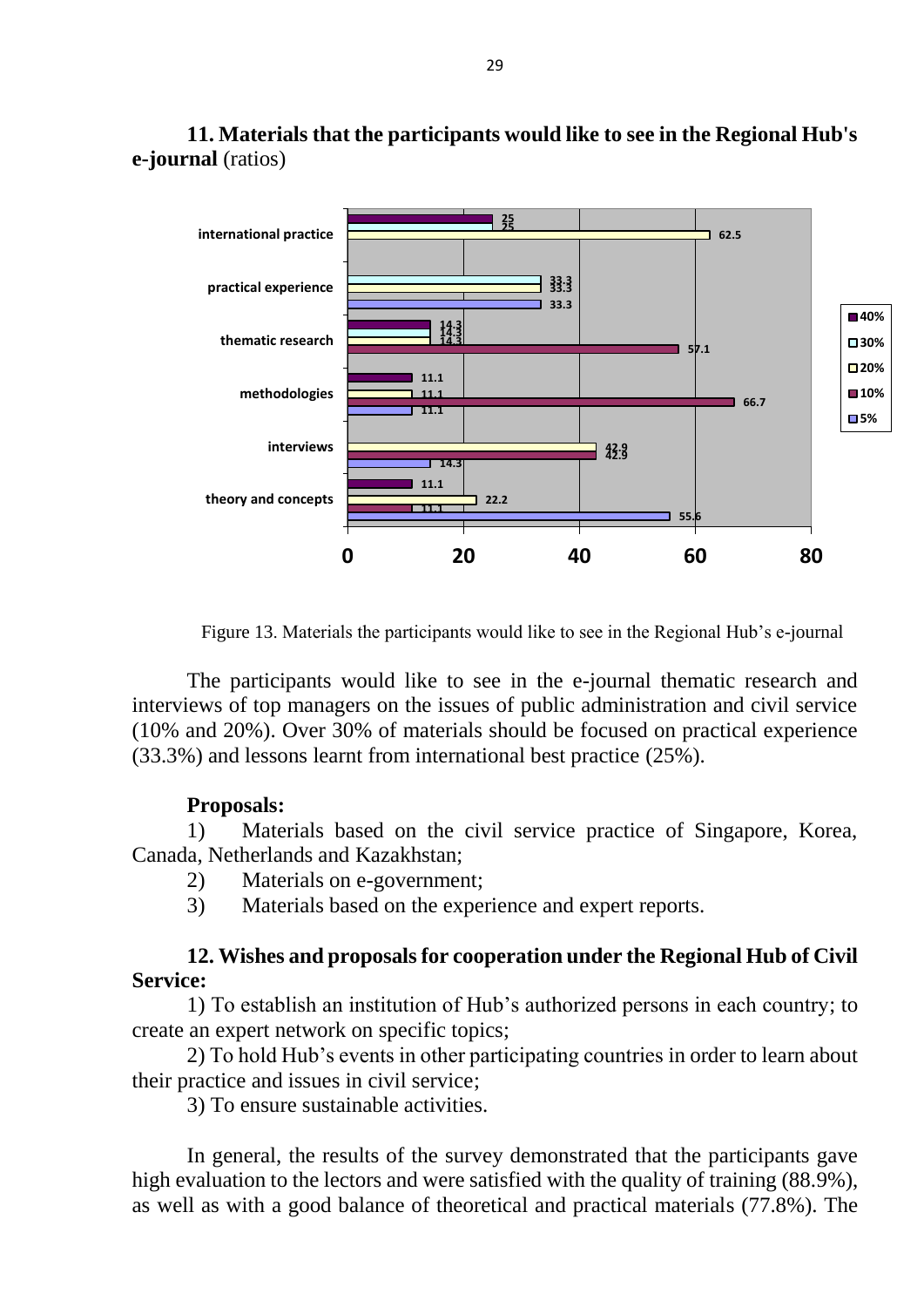participants demonstrated interest in selecting topics of trainings and research and identified short-term courses, international study tours and exchange of experience as the most efficient training modes (66.7%).